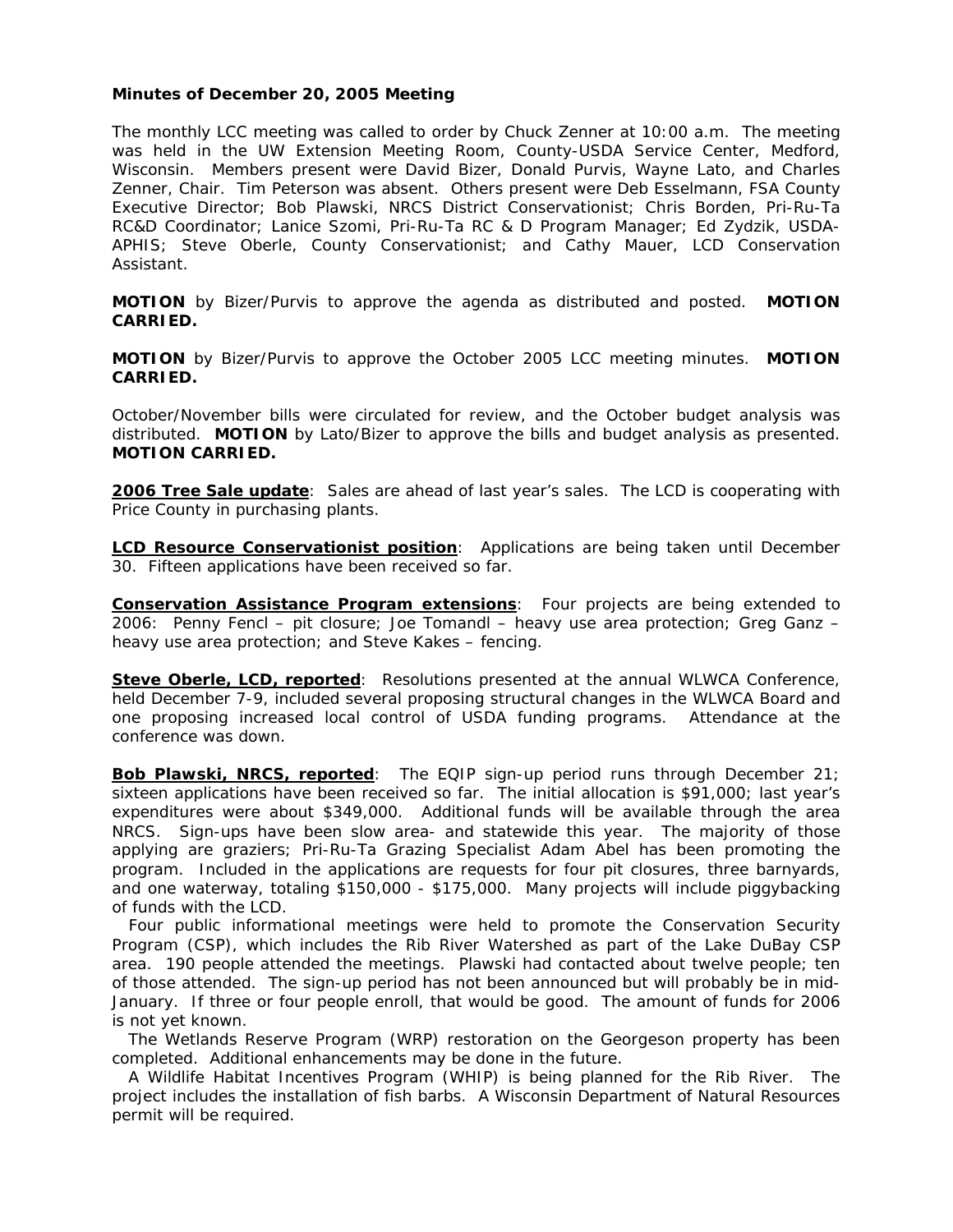**Deb Esselmann, FSA, reported**: The MILC program was approved by the US House of Representatives and the US Senate. There will be a DCP program for 2006. FSA is caught up with LDPs; prices have been going down.

 FSA will have new color photos as base maps for section mapping. The section maps will include location, acreage, and other information. There will be a limit on what information can be included on maps given to the public and other agencies, e.g. no HEL information on neighboring properties can be included.

**Ed Zydzik, USDA-APHIS, reported**: As of December 1, Hickory Nutz had processed forty deer and Jump River Slaughterhouse had processed eleven deer for the venison donation program. Donations are off about 40% statewide from last year.

 A wolf killed a beef calf in Rusk County. Wolf kill permits for 2006 are being discussed. APHIS is likely to get permits but how many is not known. Hybrid wolf/dogs are not included in the permits; it is likely that the animals involved in Price County, where over ten were killed, were hybrids.

 Turkeys have been a problem in ginseng beds. One Marathon County producer lost a whole bed in about two weeks. Many wildlife managers have not been issuing enough permits to properly address the issue; APHIS may get authority to issue permits. The Wild Turkey Federation is concerned and is looking at the possibility of relocating problem turkeys.

 Proposed crop payments based on the current year average are: Alfalfa - \$1.32/ton; Hay - \$1.07/ton; Corn - \$2.08/bushel; Oats - \$1.65/bushel; Soybeans - \$5.24/bushel; and Straw - \$0.85/ton. **MOTION** by Lato /Bizer to approve payment rates as proposed. **MOTION CARRIED**.

 Several shooting permit holders have not yet filled their permit requirements. No exemptions are likely to be made this year.

**Lanice Szomi, Pri-Ru-Ta RC&D, reported**: Pri-Ru-Ta has been awarded a GLCI (Grazing Lands Conservation Initiative) grant for Technical Assistance (\$32,500) and Education/Demonstration (\$14,758) for grazing programs. The grant will fund the grazing specialist position, currently held by Adam Abel, through 2007. In addition to local groups, Abel has assisted the northwest grazing group [Northwest Wisconsin Graziers Network], which has also received a grant. That group will now be hiring a specialist. ABDI (Ashland, Bayfield, Douglas, and Iron Counties Land Conservation Department) also applied for and received a grant and will probably be funding a specialist. Abel will help with training for those specialists. The next round of grants from GLCI will require some county support.

 Pri-Ru-Ta and the LCD are working together on refining soil data products for a variety of users. Training sessions will be offered.

**Steve Oberle, NWLCA, reported**: The state speech contest winner was from the Northwest Area. Kay McKenzie, who is the Northwest representative on the WLWCA board, discussed the possibility of staff attending WLWCA board meetings as advisors/consultants.

**2006 Conservation Assistance Program**: Twenty-seven applications have been received so far, totaling more than \$400,000 in estimated projects. The application period is open until December 30. Some people have applied two or three times. The department has less than \$61,000 to award. NRCS is expecting to get about the same amount as they received in 2005.

**2006 Land Conservation Committee Schedule**: The LCC will meet February 21, April 18, June 20, August 15, October 17, and December 19. Because a County Board meeting is also scheduled for April 18, the LCC will probably reschedule the April meeting.

**Correspondence**: Listening Sessions Invitation, WLWCA Annual Progress Report, Water Test Maps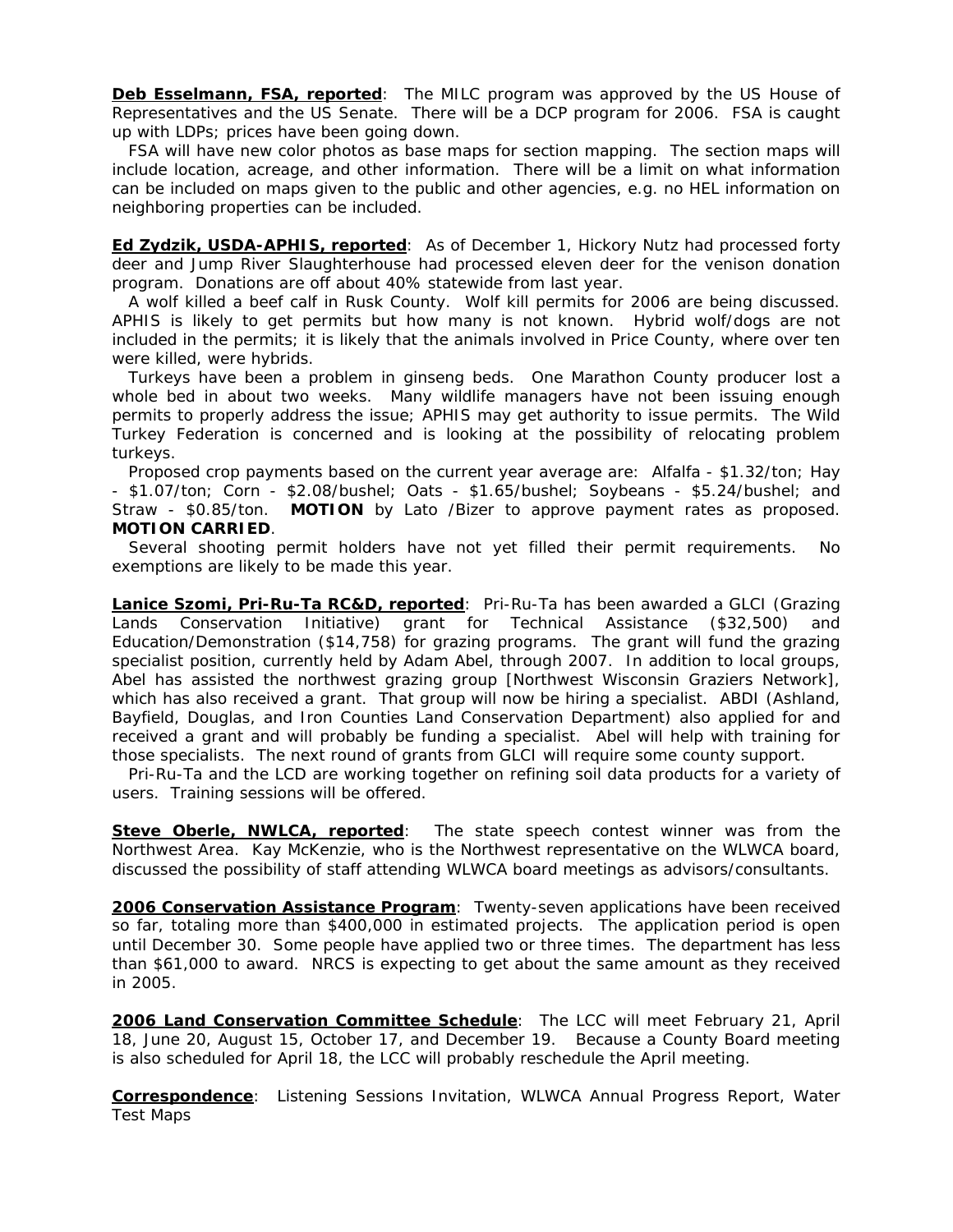**Future meetings/events**: **MOTION** by Lato/Purvis to approve all meetings below. **MOTION CARRIED.**

**MOTION** by Purvis/Bizer to adjourn the LCC meeting at 12:00 noon. **MOTION CARRIED.**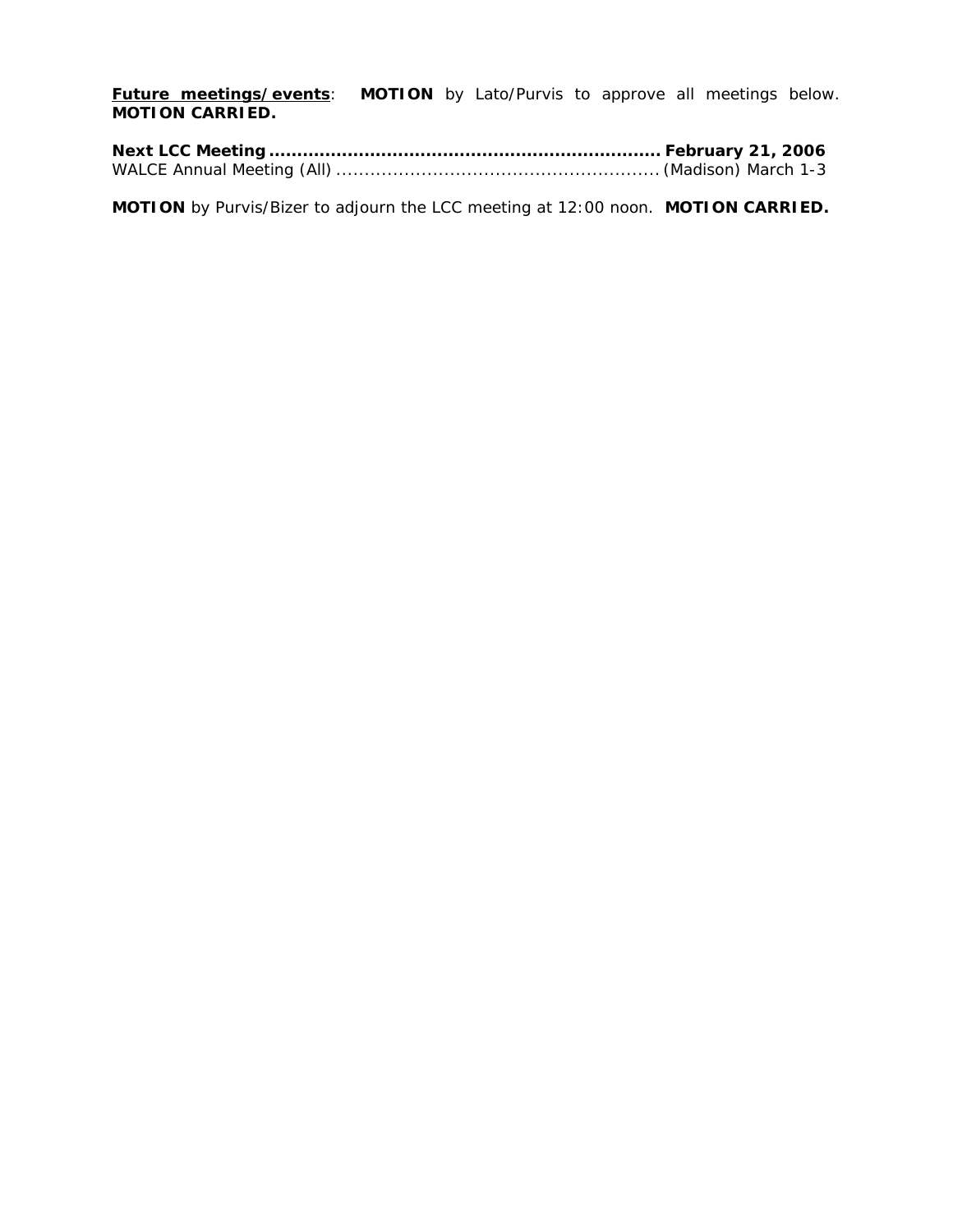# **Minutes of October 18, 2005 Meeting**

The monthly LCC meeting was called to order by Chuck Zenner at 10:05 a.m. The meeting was held in the UW Extension Meeting Room, County-USDA Service Center, Medford, Wisconsin. Members present were David Bizer, Donald Purvis, Wayne Lato (until 12:00 noon), and Charles Zenner, Chair. Tim Peterson was absent. Others present were Deb Esselmann, FSA County Executive Director; Bob Plawski, NRCS District Conservationist; Lanice Szomi, Pri-Ru-Ta RC&D Program Manager; Ed Zydzik, USDA-APHIS (after 10:30 a.m.); Steve Oberle, County Conservationist (after 10:45 a.m.); and Cathy Mauer, LCD Conservation Assistant.

**MOTION** by Lato/Bizer to approve the agenda as distributed and posted. **MOTION CARRIED.**

**MOTION** by Bizer/Lato to approve the August 16, 2005 LCC meeting minutes. **MOTION CARRIED.** 

August and September bills were circulated for review, and the July/August budget analysis was distributed. **MOTION** by Lato/Bizer to approve the August and September bills and July/August budget analysis as presented. **MOTION CARRIED.**

**Taylor County Land and Water Resource Management Plan update**: The Land and Water Plan was accepted by the Wisconsin Land and Water Conservation Board on October 4. A resolution to be submitted to the County Board for approval of the plan at its October 26 meeting was signed by LCC members who were present.

**2006 DATCP/DNR Joint Preliminary Allocation Plan**: The proposed funding amount has changed since the department budget was approved. Oberle will prepare a resolution for the County Board for approval of the updated amount.

**2005 Drinking Water Education/Testing Program**: Approximately 120 households sampled their water during the program that was held this past week.. Most households did both the Homeowners and Metals Packages. An information and education program will be held in November. The exact dates have not yet been scheduled.

### **Bob Plawski, NRCS, reported**:

- The Environmental Quality Incentives Program (EQIP) sign-up period will be November 1 to December 31. No budget has yet been set for the program but Plawski expects approximately \$200,000 initially. \$14 million is available for the state of Wisconsin. This year's program distributed \$369459 under seventeen contracts. Twenty contracts had been approved, but there were three cancellations. Contracts included \$9015 for two grazing projects; \$9508 for one organic project, which was also a grazing project; \$30,599 for one waste transfer, and \$101,967 for two manure storage projects that were funded through the statewide program.
- A change has been made to Comprehensive Nutrient Management Planning (CNMP). There is now a CNMP - Comprehensive Livestock Farm Plan (CLFP).
- In 2005 there was one applicant approved in Taylor County for CNMP. Payments included \$10,000 for plans and \$1000 for landowners. In 2006 payments will be up to \$10,000 for plans. Landowners are eligible for up to \$2000 incentive. A total payment of \$19,400 per farm with CNMP-CLFP is possible. There may be two to three farms funded per county.
- The Local Work Group decided that EQIP funds would be allocated to different practices: 5% to organic, 30% to grazing, 5% to pit closures. The remaining 60% will be in the regular pool. Funds will be transferred to another pool if they are not used in their designated pool.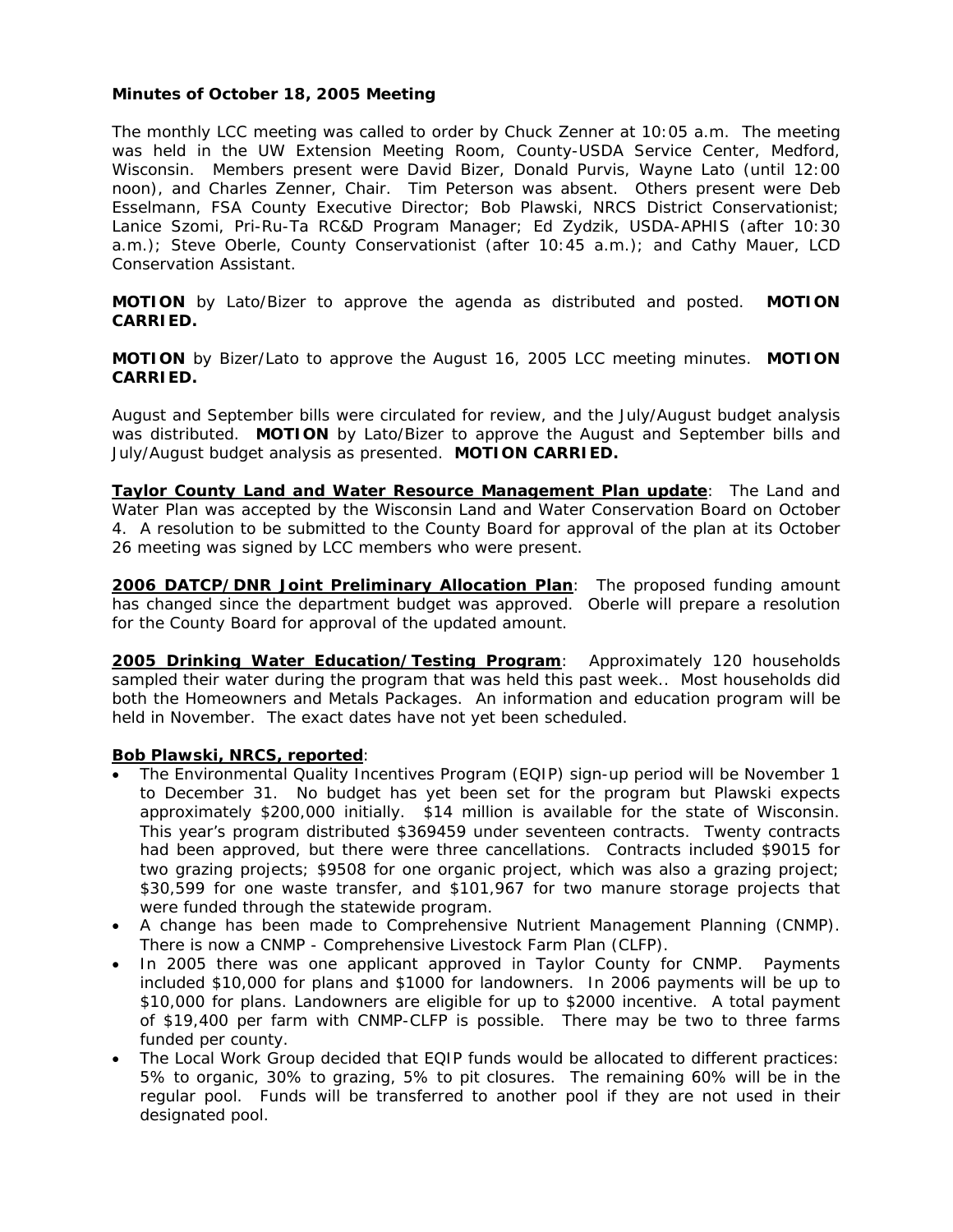- A portion of the eastern part of Taylor County is in the Lake DuBay Watershed Conservation Security Program (CSP) area. Dates are not yet set for the sign-up; it will probably be in December or January. There are approximately six to twelve potential participants in Taylor County. In order to be eligible landowners need to have a nutrient management plan with soil tests less than four years old and pest management for at least two years. Either operator or landowner can sign up. At least 50% of their ag operation land needs to be within the watershed. There are three tiers of participation, with payments ranging from \$12,000 to over \$40,000 per year. Participants can enroll for five or ten years but can extend there enrollment period if they sign up for five years. Practices can be added in future years, which would increase the payment level.
- The Frank Jiran property, where a Wetland Reserve Program project is almost completed, has been sold to Chad Georgeson of Edgerton. Georgeson was not informed until the closing that the property was in WRP. Georgeson had hoped to develop the property. 122.2 acres are in the easement. The portion of the property that is not in the easement is in state Farmland Preservation Program, which also limits development.

# **Deb Esselmann, FSA, reported**:

- FSA has started signing up new contracts for the 2006 DCP program. Advance payments will be made in December and January.
- Some FSA offices in the state may be closed. The Medford office is likely to stay open.

# **Ed Zydzik, USDA-APHIS, reported**: for 2006

- **MOTION** by Lato/Bizer to approve a new contract with USDA-APHIS for wildlife damage services for 2006. The contract amount is \$25,576. **MOTION CARRIED**.
- **MOTION** by Lato/Bizer to approve participation in the Venison Donation program. **MOTION CARRIED**. There is \$600,000 available statewide for the program.
- Most of the landowners who received shooting permits either have filled or are likely to fill their permit requirements.
- USDA-APHIS does not have a current permit for killing wolves.

# **Lanice Szomi, Pri-Ru-Ta RC&D, reported**:

- Pri-Ru-Ta has received a 2005 Grazing Grant that will fund the grazing specialist position, now held by Adam Abel, until September1, 2008.
- Pri-Ru-Ta has received a \$7500 grant from Temper of the Times to fund a SoilView users' manual.
- A Last Acre ceremony was held to observe the completion of the soil survey in the northwest ten counties.

**2006 County Conservation Aids Program**: **MOTION** by Bizer/Purvis to approve funding of an erosion control project near Beaver Creek and Chequamegon Waters Flowage through the 2006 County Conservation Aids program. **MOTION CARRIED**.

**Future meetings/events**: **MOTION** by Bizer/Purvis to approve all meetings below. **MOTION CARRIED.**

NWLCA (Oberle) ............................................................ (Hayward) November 4, 2005 2005 WLWCA Annual Meeting (Oberle/LCC) ...................(Eau Claire) December 7-9, 2005 **Next LCC Meeting .....................................................................December 20, 2005** 

The meeting was adjourned at 12: 30 p.m..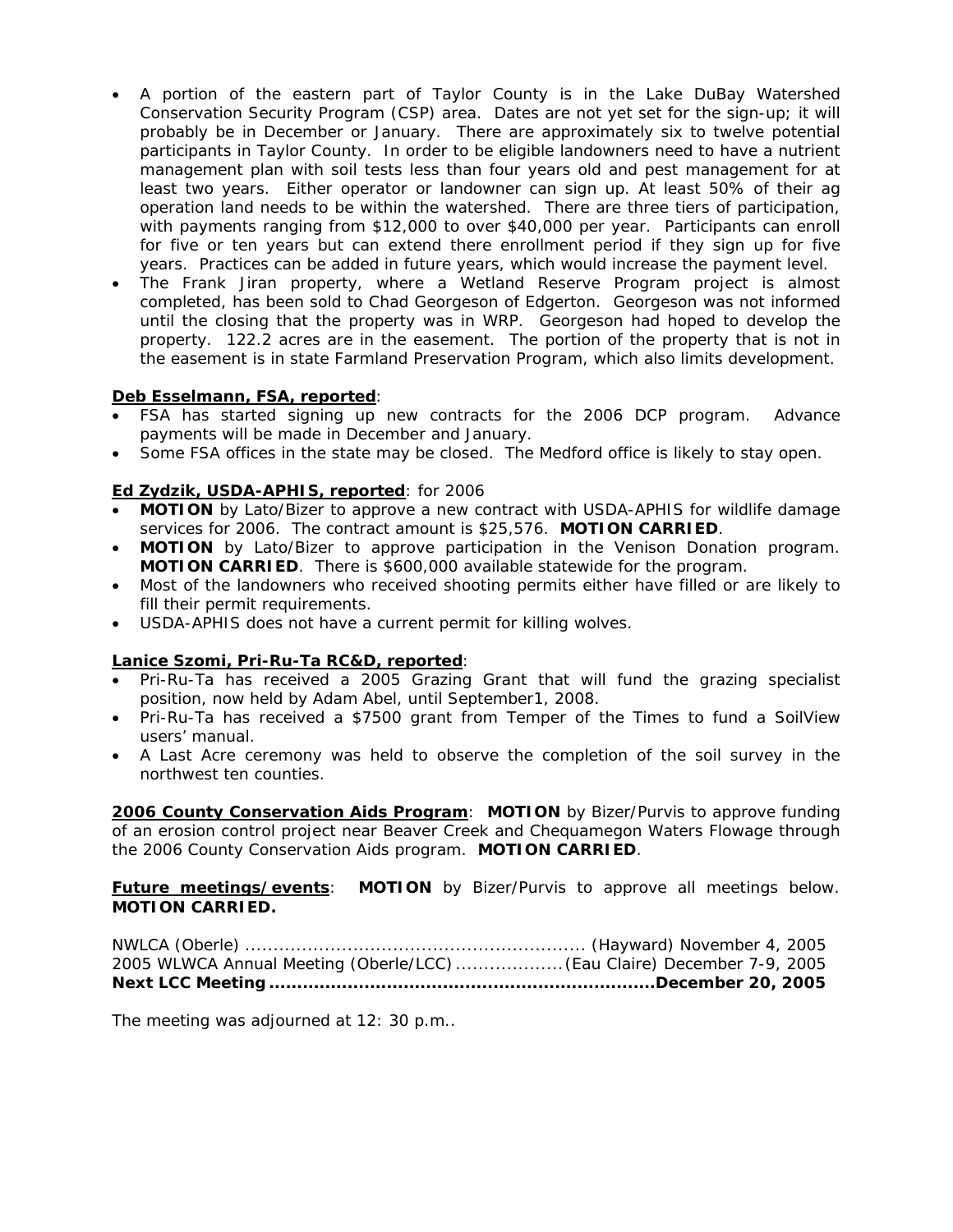# **August 16, 2005**

The monthly LCC meeting was called to order by Chuck Zenner at 10:00 a.m. The meeting was held in the UW Extension Meeting Room, County-USDA Service Center, Medford, Wisconsin. Members present were David Bizer, Donald Purvis, Wayne Lato, Tim Peterson, and Charles Zenner, Chair. Others present were Deb Esselmann, FSA County Executive Director (after 10:30 a.m.); Bob Plawski, NRCS District Conservationist (after 10:10 a.m.); Lanice Szomi, Pri-Ru-Ta RC&D Project Manager; Ed Zydzik, USDA-APHIS (until 11:10 a.m.); Steve Oberle, County Conservationist; and Cathy Mauer, LCD Conservation Assistant.

**MOTION** by Lato/Bizer to approve the agenda as distributed and posted. **MOTION CARRIED.**

**MOTION** by Peterson/Lato to approve the July 19, 2005 LCC meeting minutes. **MOTION CARRIED.** 

July bills were circulated for review. The June budget analysis was distributed with the agenda and minutes. **MOTION** by Lato/Peterson to approve the July bills and June budget analysis as presented. **MOTION CARRIED.**

There was no old business.

**Steve Oberle, LCD, reported**: Richard Riehle submitted a permit application for a manure pit closure. **MOTION** by Bizer/Purvis to approve the permit. **MOTION CARRIED**.

### **Bob Plawski, NRCS, reported**:

- The Environmental Quality Incentives Program (EQIP) was funded for \$369,069, including \$20,000 in recent additional funding. It may be possible to fund additional practices, beyond those originally proposed for funding. Status reviews on previous projects are being completed. The current expectation is that approvals for 2006 EQIP will be made by April 15. The sign-up period will start November 1 for the 2006 program. The Hulle barnyard project has been completed but manure piles need to be cleaned up before payment is made. The Wachuta barnyard project will be started this week.
- The Jiran Wetland Reserve Program (WRP) project will probably be done this year. The Hoffman WRP project needs and appraisal and survey. There are no additional WRP projects planned at this time.
- The Conservation Security Program (CSP) has one additional approved applicant under last year's program. Part of Taylor County may be included in CSP next year; the Lake DuBay watershed includes the Rib River and Deer Creek. In order to be eligible, properties need to have a nutrient management plan completed or at least have soil tests done. A pest management plan is also required; many farmers already have these.
- No new programs have been announced.

## **Deb Esselmann, FSA, reported**:

- September 9 is the ending date for the 2004 disaster program. The program may be extended to cover this year's drought.
- There are no MILC payments and no extension.
- FSA is reorganizing statewide and nationwide. Budget cuts for 2005 were about 16 percent.
- Soil rental rates may be raised. The rates currently range from \$14 to \$34. The proposed new rates would range from \$20 to \$47. The proposal, developed by FSA and NRCS, will go to the FSA committee.

# **Ed Zydzik, USDA-APHIS, reported**: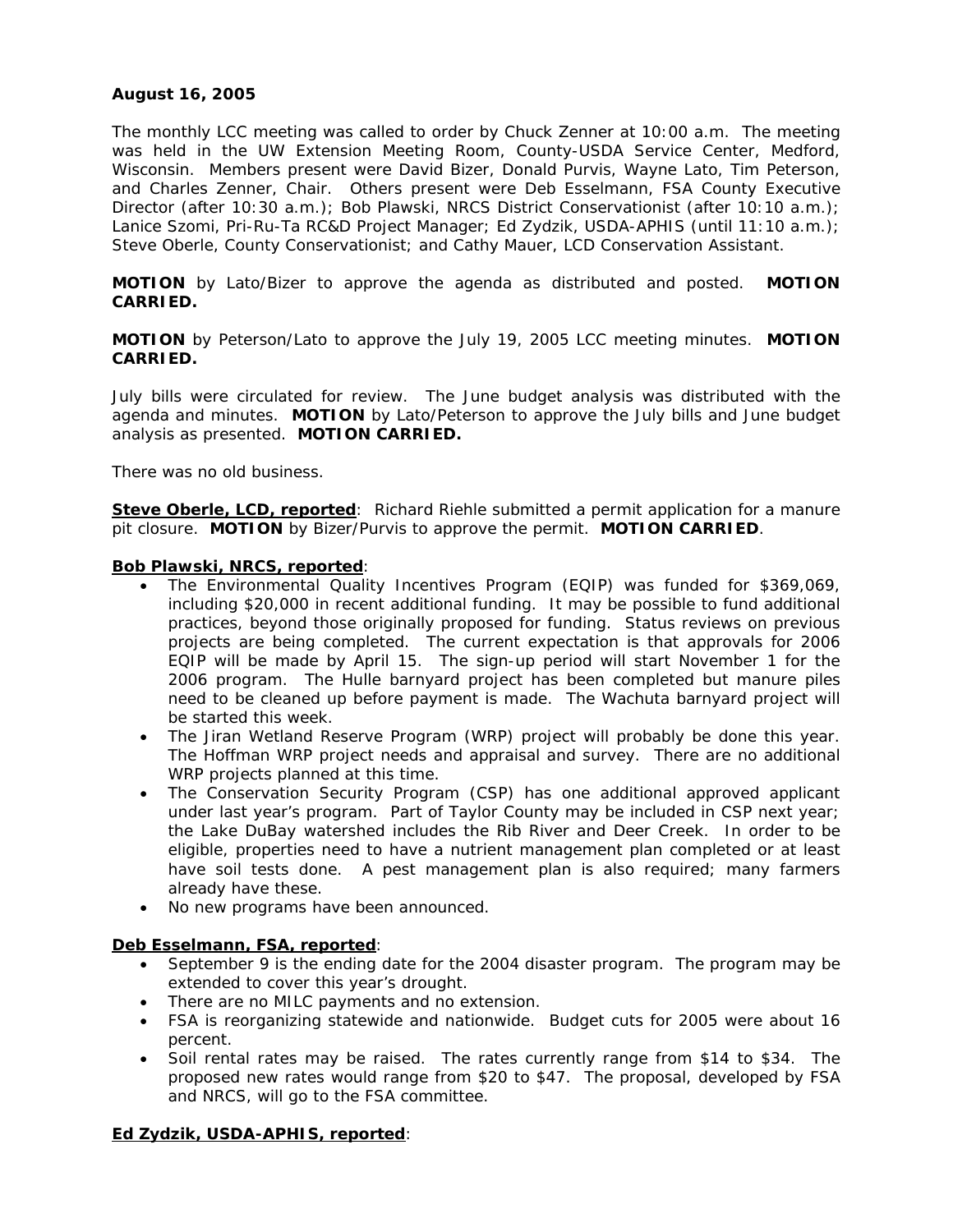- One landowner had problems with coyotes preying on sheep. He was trapping them.
- Richard Hamlin had a problem with deer climbing on a covered stack.
- A number of wolves were trapped and killed in Price and Rusk Counties.
- Limited budgets will affect travel.
- Bears have been reported in corn in Price County but not yet in Taylor County.
- No reports have yet been received on shooting permits. Some landowners may be having a problem getting rid of venison.
- Other calls included concern about hunting access.
- The quality of crops is being affected by drought. Landowners can get payment even if they don't take the hay off.
- While soybeans look okay, the beans are small.

# **Lanice Szomi, Pri-Ru-Ta RC&D, reported**:

- Pri-Ru-Ta is pursuing support for groundwater mapping in the northwest ten counties.
- Pri-Ru-Ta has assisted with planning and funding of the North Central Land Stewardship programs, including the spring conference and the upcoming fall field days and chainsaw safety training.
- With completion of the soil survey in the northwest ten counties, efforts are being made to get the resulting soil information to landowners and others in an easily usable format.
- Staff has been meeting with county conservationists and Pri-Ru-Ta representatives, including Mary Williams and Al Beadles from Taylor County, to assess what Pri-Ru-Ta can do to assist local efforts.
- The grazing specialist position, currently held by Adam Abel, has been funded for another fifteen months. Abel has been working with eighteen new graziers in addition to existing graziers.

**Land and Water Resource Managment Plan approval**: **MOTION** by Lato/Peterson to approve the Taylor County Land and Water Resource Management Plan as presented to the committee. **MOTION CARRIED**. After LCC approval and the public hearing tonight, the plan will be submitted to the Wisconsin Land and Water Conservation Board for approval at the October 4 meeting in Madison and to the Taylor County Board for approval at the October 26 meeting.

**2006 DATCP/DNR Joint Preliminary Allocation Plan**: Reallocation of funds from closed watersheds has resulted in some increased staffing funding; however, there has been a decrease in cost share funding. With the 2006 allocation, the LCD will have brought over \$1 million into the county from 1998 to 2006 through DATCP/DNR allocations.

**Resource Conservationist position**: Discussion on whether filling this position, which has been authorized but not funded in recent years, requires approval of the Personnel Committee. **MOTION** by Lato/Purvis to fill the Resource Conservationist position as a Limited Term Employee position, contingent upon sufficient staffing funds being included in the 2006 DATCP/DNR Joint Final Allocation. **MOTION CARRIED** with Bizer and Zenner voting no.

**2006 Land Conservation Department Budget**: There is a thirteen percent decrease in discretionary expenditures in the proposed budget. **MOTION** by Bizer/Peterson to approve the budget as presented. **MOTION CARRIED**.

**Meeting schedule**: The LCC will begin meeting bimonthly, with meetings held in the even months of October, December, February, April, June, and August. The next meeting will be October 18.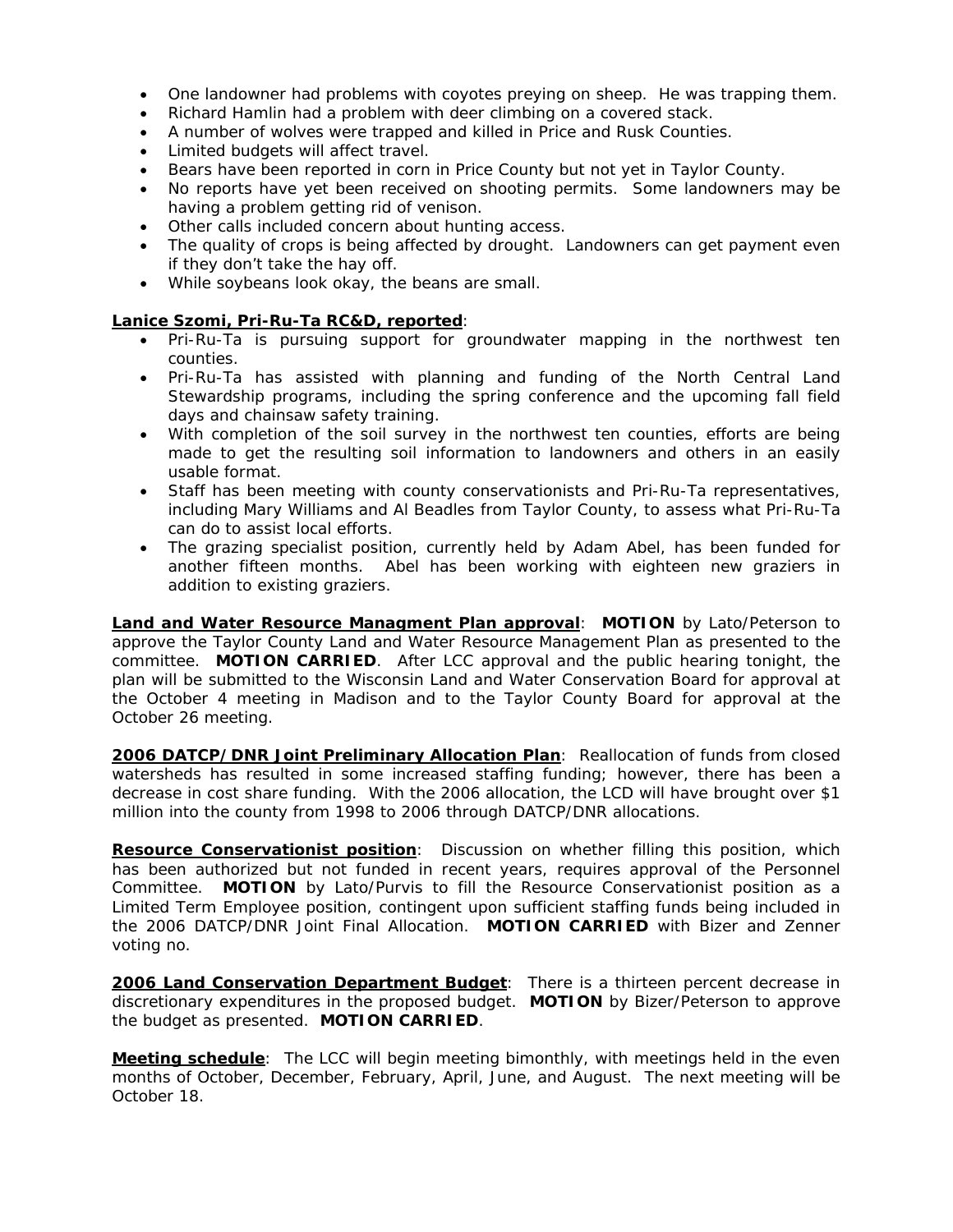**Taylor and Price County Foresty Field Days:** Taylor and Price County LCDs and UWEX, Pri-Ru-Ta, and Wisconsin DNR in the two counties are co-sponsoring a Forestry Field Day on September 24 at the Medford School Forest, a Conservation Tour in Price County on October 8, and Chainsaw Safety Training in Price and Taylor Counties on October 22 and 29 respectively. These programs are follow-up programs to the joint Land Stewardship Conference held last spring in Rib Lake.

**Correspondence**: WLWCA agenda; Pri-Ru-Ta agenda and update; NPM Field Notes; CREP email

**Future meetings/events: MOTION** by Bizer/Zenner to approve all meetings below. **MOTION CARRIED.**

Taylor County Land & Water Resource Management Plan Public Hearing9:00 p.m., August 16, 2005 LCD Budget Review Session ......................................... 2:00 p.m., September 15, 2005 Waterway Permit Workshop (Oberle) ............................... (Wausau) September 29, 2005 **Next LCC Meeting ........................................................................October 18, 2005** 

**MOTION** by Bizer/Lato to adjourn the LCC meeting at 12:00 p.m. **MOTION CARRIED.**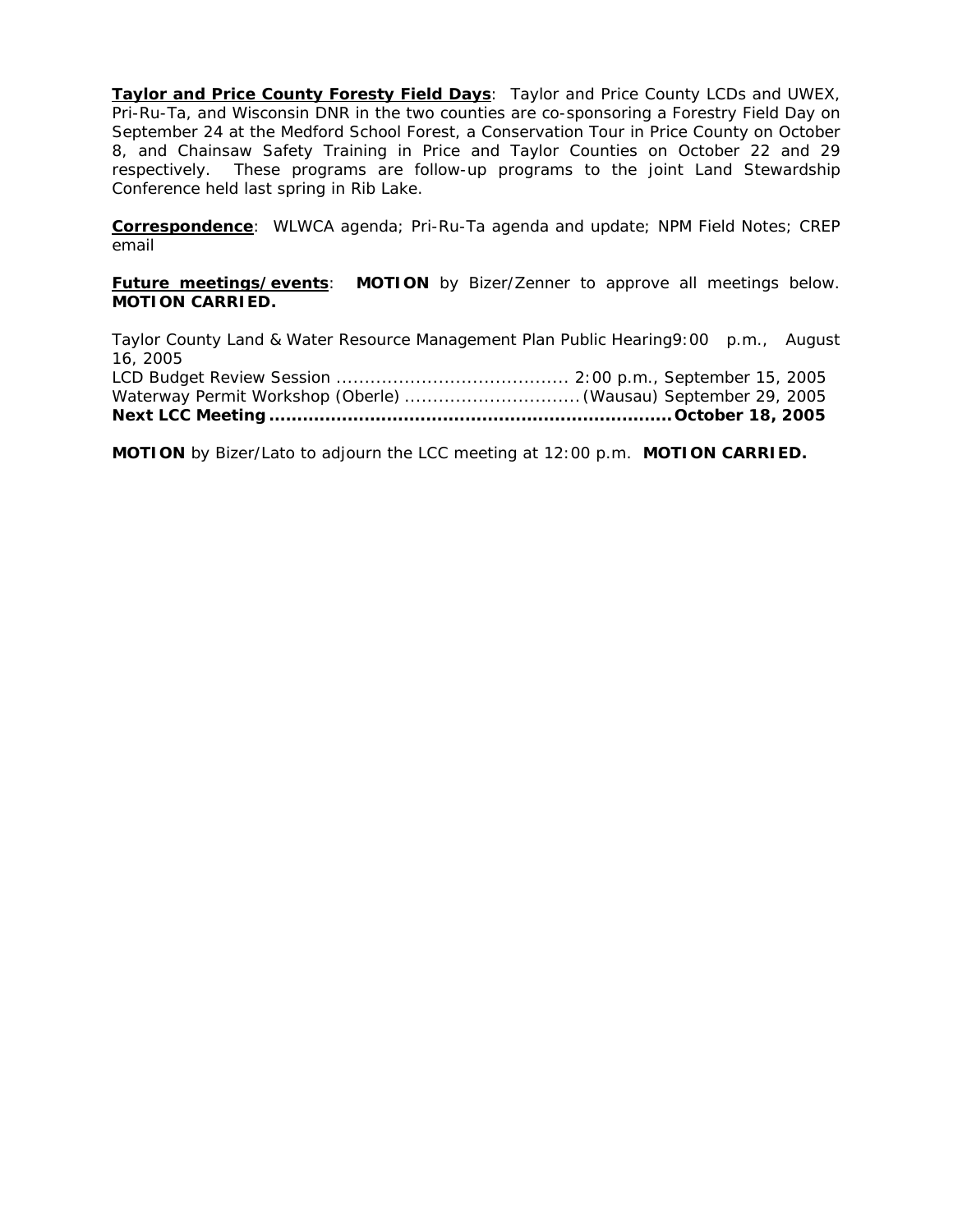# **July 19, 2005**

The monthly LCC meeting was called to order by Chuck Zenner at 10:07 a.m. The meeting was held in the UW Extension Meeting Room, County-USDA Service Center, Medford, Wisconsin. Members present were David Bizer, Wayne Lato , and Charles Zenner, Chair. Donald Purvis and Tim Peterson were absent. Others present were Bob Plawski, NRCS District Conservationist; Ed Zydzik, USDA-APHIS; Steve Oberle, County Conservationist; and Cathy Mauer, LCD Conservation Assistant.

**MOTION** by Lato/Bizer to approve the agenda as distributed and posted. **MOTION CARRIED.**

**MOTION** by Bizer/Lato to approve the June LCC meeting minutes. **MOTION CARRIED.** 

June bills were circulated for review, and the May budget analysis was distributed. **MOTION** by Lato/Bizer to approve the June bills and May budget analysis as presented. **MOTION CARRIED.**

**Land and Water Resource Management Plant update**: The draft has been revised and completed after review by DATCP. A public hearing will be scheduled for August. Following expected approval by DATCP in September, the plan will be submitted to the County Board.

# **Steve Oberle, LCD, reported**:

Cost-share projects for 2005 include:

- A manure pit with plastic liner has been installed at Rib River Livestock. Fencing and seeding still needs to be completed.
- Barnyards are planned for the Annie Hulle and Phil Wachuta properties.
- Two pit closures are planned for the Motte property. One pit is earthen; the other is concrete panel and is under the barn, which creates difficulties for removal. Dan Hoffman will probably be the contractor.
- A Wetland Reserve Program (under NRCS) project is likely for the Dan Hoffman property for next year.
- Several small projects are underway or have been completed.

# **Bob Plawski, NRCS, reported**:

- Plawski is working on contracts for the Environmental Quality Incentives Program (EQIP) and expects to have them completed next week. Projects include two manure storage facilities, which will probably be constructed next year and piggybacked for cost share funds with the county.
- Seven dams have been removed on the Darrin Kohls property, and a cattle crossing is to be installed. It is hoped that material from the dams can be used in construction of the crossing. DNR approval is needed for the crossing construction.
- There was one applicant for the Conservation Security Program (CSP), which has been extended from last year. Applications for the program are approved on the national level rather than locally. Applicants from 2004 have been paid. Five watersheds are proposed for 2006; the date that the selection of watersheds will be announced is not known.
- The Jiran WRP, which includes a permanent easement, will probably be constructed this year.
- A manure storage facility on the Matyka property may include \$15,000 in Wisconsin Department of Natural Resources funds in addition to NRCS and possible LCD funds.

# **Ed Zydzik, USDA-APHIS, reported**:

Robert Capelle is receiving shooting permits for soybean and oat damage. Goodnoes will be issued 25 shooting permits covering over 600 acres. Kurt Staab considered signing up but did not due to the hunter access requirement. Gary Meyer has had crow damage on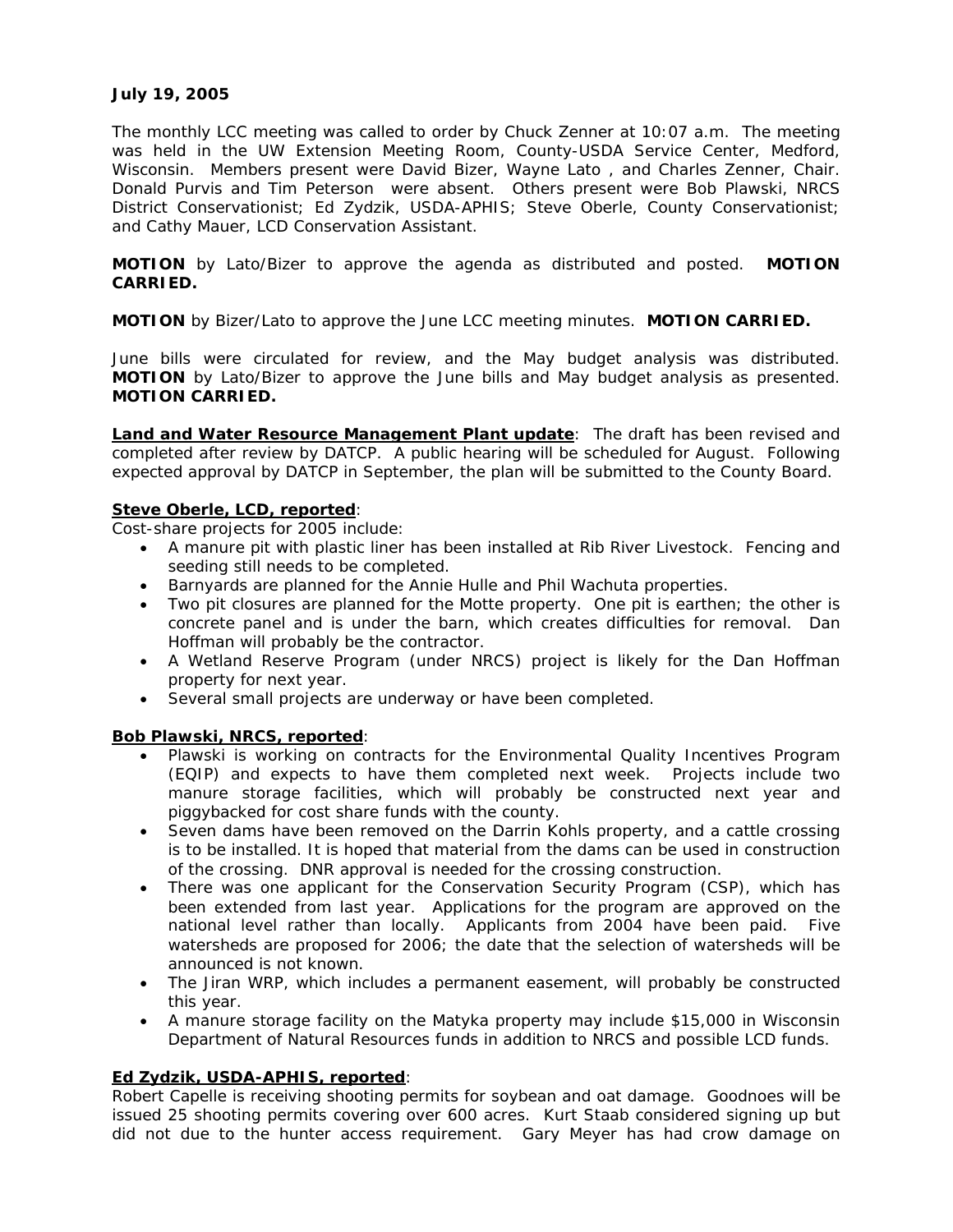balsams. The airport received permits that cover both antlered and antlerless deer. The governor's budget is restoring funds to wildlife damage and the deer donation program.

**Northcentral Land Stewardship Fall Field Days and Chainsaw Training**: Taylor and Price County LCD and UWEX, Pri-Ru-Ta, and WDNR are sponsoring a Fall Forestry Field Day at the Medford School Forest on September 24, a Conservation Tour in Price County on October 8, and Chainsaw Safety Training for Landowners later in October.

**LCC Meeting Schedule**: Discussion about holding meetings bimonthly starting after the August meeting.

## **Future meetings/events**: **MOTION** by Lato/Bizer to approve all meetings below. **MOTION CARRIED.**

**MOTION** by Bizer/Lato to adjourn the LCC meeting at 11:30 a.m. **MOTION CARRIED.**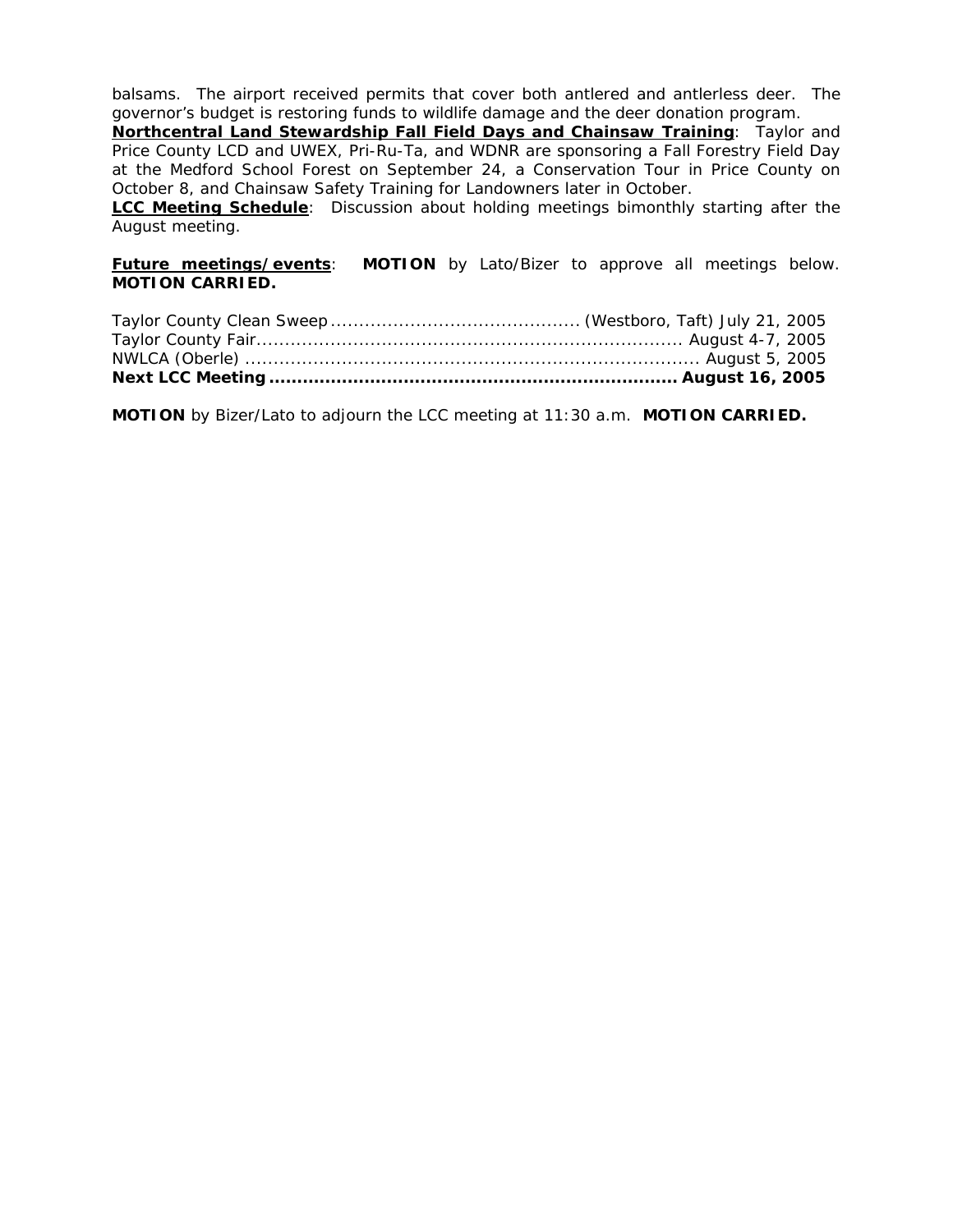## **June 28, 2005**

The monthly LCC meeting was called to order by Chuck Zenner at 10:00 a.m. This meeting was originally scheduled for June 21, 2005, but was postponed. The meeting was held in the UW Extension Meeting Room, County-USDA Service Center, Medford, Wisconsin. Members present were David Bizer, Donald Purvis, Tim Peterson, and Charles Zenner, Chair. Wayne Lato was absent. Others present were Chris Borden, Pri-Ru-Ta RC&D Coordinator; Ed Zydzik, USDA-APHIS; Steve Oberle, County Conservationist; Kyle Noonan, LCD Engineering Technician; and Cathy Mauer, LCD Conservation Assistant.

**MOTION** by Peterson/Purvis to approve the agenda as distributed and posted. **MOTION CARRIED.**

**MOTION** by Peterson/Bizer to approve the May 17, 2005 LCC meeting minutes as amended. **MOTION CARRIED.** 

May bills were circulated for review, and the April budget analysis was distributed. **MOTION** by Bizer/Purvis to approve the May bills and April budget analysis as presented. **MOTION CARRIED.**

**Land and Water Resource Management Plan update**: A revised version, completed in the middle of May, was sent to DATCP for review. John Easterly, Taylor County Land Information, is providing maps for the plan. Oberle expects to have a copy of the plant to the LCC by mid-July. After review by DATCP and the LCC, the plan will go to public hearings and then to the County Board and Wisconsin Land and Water Conservation Board.

**Soil and Water Resource Management grant reimbursement** : Reimbursement request form was presented for Zenner's signature.

### **Ed Zydzik, USDA-APHIS, reported**:

- Sign-ups for wildlife damage included Pete Zach, Duane Goodnoe, Mike Brandner, Wayne Mann, and Bryan Nicks for deer damage to corn and/or beans plus Robert Pinsch for turkey damage in ginseng. On Darrin Kohls property there was minimal damage to first crop hay, which is typical, but damage to second and third crop is likely to be higher.
- Has received many complaints about wolves and bears and has been doing investigations.
- Shooting permits for goose damage are issued by the US Fish and Wildlife Service. The application fee is \$100.

### **Chris Borden, Pri-Ru-Ta RC&D, reported**:

- Pri-Ru-Ta is administering funds for three interns, including one person who is working at the community gardens in Medford and will also be assisting LCD and NRCS.
- The first grant for the grazing specialist position, now held by Adam Abel, is ending. Funds will be available from another grant for an additional fourteen months.
- The SoilView CD that is available with soil survey data and maps needs more userfriendly instructions. Pri-Ru-Ta, NRCS, and LCD staff are looking at ways to make the soil information more accessible to the public.

**Steve Oberle, NWLCA, reported:** All counties are concerned and complaining about issues surrounding working with other agencies.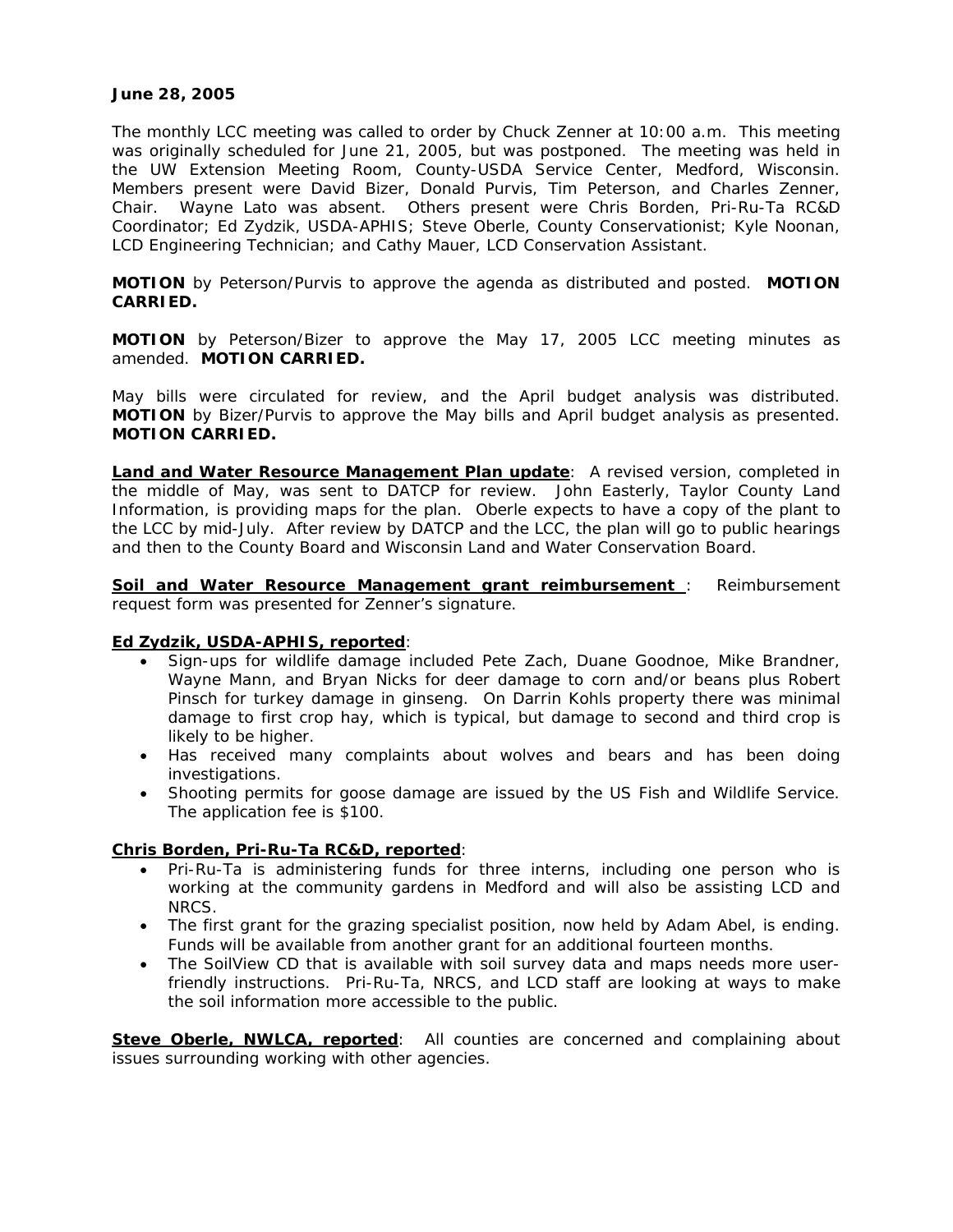**Zoning Committee Resolution to support state efforts to address the non-native aquatic invasive species problem: MOTION** by Peterson/Purvis to sign the resolution from the Zoning Committee. The resolution requests increasing the grant level for aquatic invasive species grants from the current 50% to 75%, the same level as lake grants, and to allow qualified lake associations and other not-for-profit conservation organizations to be eligible for the grants. **MOTION CARRIED.**

**Conservation plans**: MOTION by Peterson/Bizer to approve nutrient management plans for Matt Bunkelman, John Clark, Andrew Dums, Duane Goodnoe, Randy Holzl, Darrin Kohls, Gary Pernsteiner, Ray Sackmann, and DJR Smith Farms.

**Correspondence**: *Thursday Note*, June 3; email re CREP from Keith Foye (DATCP); email from Richard Castelnuovo (DATCP) re transfer of cost-share money between counties; thank-you letter from Jeremiah Johnson (mentoring student from MASH); Rock County; Wisconsin Strategy for Wildlife Species of Greatest Concern

**Next LCC Meeting .............................................................................. July 19, 2005** 

**MOTION** by Bizer/Peterson to adjourn the LCC meeting at 11:40 a.m. **MOTION CARRIED.**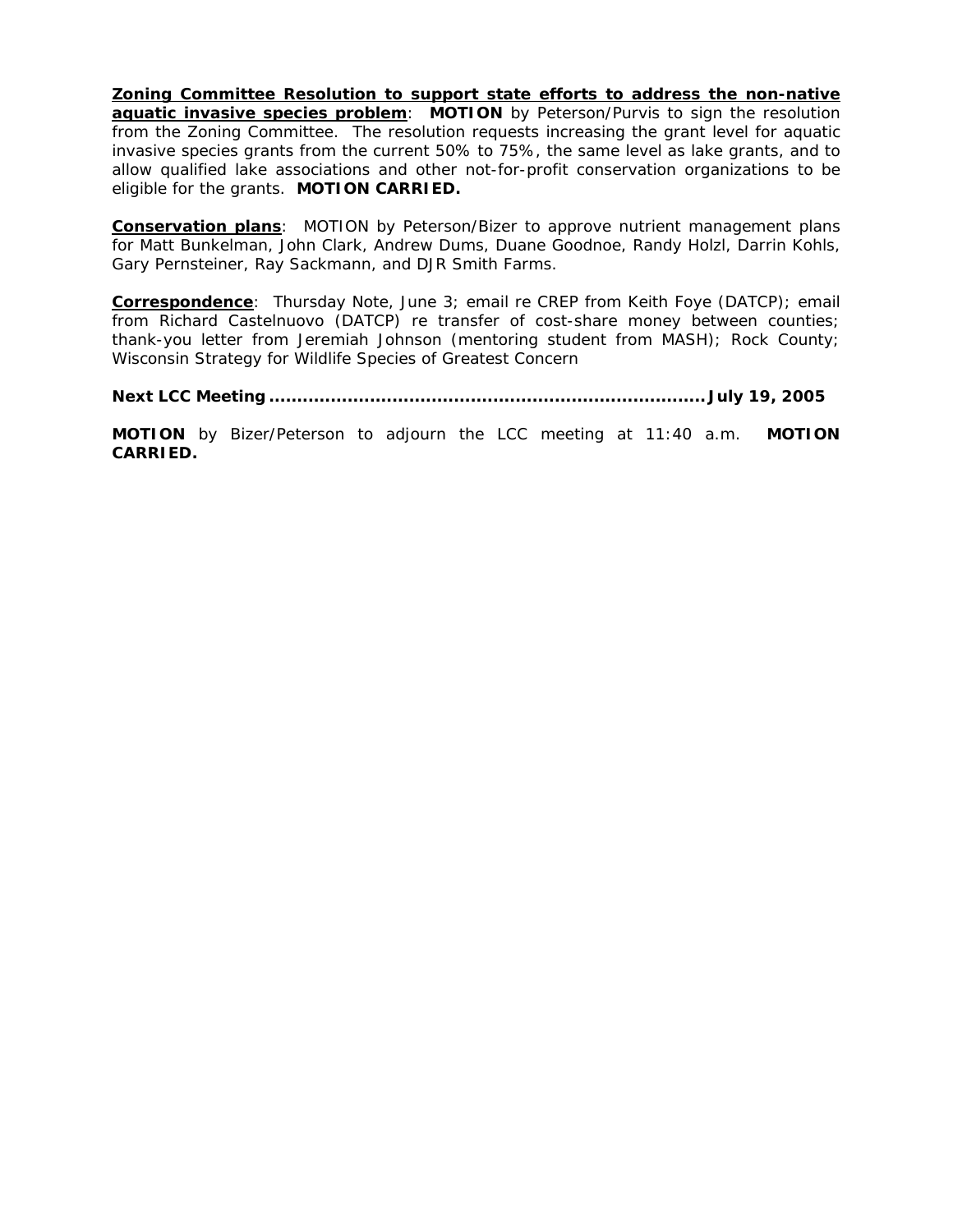## **May 17, 2005**

The monthly LCC meeting was called to order by Chuck Zenner at 10:05 a.m. The meeting was held in the UW Extension Meeting Room, County-USDA Service Center, Medford, Wisconsin. Members present were David Bizer, Donald Purvis, and Charles Zenner, Chair. Wayne Lato and Tim Peterson were absent. Others present were Bob Plawski, NRCS District Conservationist; Chris Borden, Pri-Ru-Ta RC&D Coordinator; Steve Oberle, County Conservationist; and Cathy Mauer, LCD Conservation Assistant.

**MOTION** by Bizer/Purvis to approve the agenda as distributed and posted. **MOTION CARRIED.**

**MOTION** by Purvis/Bizer to approve the April 19, 2005 LCC meeting minutes. **MOTION CARRIED.**

April bills were circulated for review and the March 2005 budget analysis was distributed. **MOTION** by Bizer/Purvis to approve the April bills and March budget analysis as presented. **MOTION CARRIED.**

**LCD Engineering Technician position update**: The position was reopened and 15-20 applications were received. Two interviews were conducted. A decision on offering the position will probably be made today.

**Land and Water Resource Management Plan update**: Since the last LCC meeting, three more planning meetings have been held including two by the Technical Work Group and one by the Citizens Advisory Committee. The draft is expected to be completed by the end of May. It needs to go to the Wisconsin Land and Water Conservation Board by October.

### **Steve Oberle, LCD, reported**:

Oberle met with other members of the planning committee for the recent Land Stewardship Conference to review conference evaluations. The evaluations were overwhelmingly positive. Dates were selected for the follow-up fall programs. The field day at the Medford School Forest will be September 24. The fall tour in Price County will be October 8.

### **Bob Plawski, NRCS, reported**:

- · Environmental Quality Incentives Program (EQIP): Eleven individuals were approved for cost-sharing in the regular pool for a total of \$218,623. One individual was approved for organic practices for \$9506 and one for waste closure for \$13,873. Paul Malovrh, NRCS Technician, is working on plans, which they hope to have completed by the end of June. Most of the projects will be implemented in 2006. The projects include four barnyards, which will also include nutrient management planning, one grazing project, and one organic and grazing project. Some of the projects will be piggybacked with LCD cost-sharing. NRCS received requests for approximately \$290,000 and will be able to fund approximately \$250,000. Funds for next year are uncertain.
- The application period for waste storage facilities, which are funded on a state-wide basis, ended April 29. There were three applicants from Taylor County. One was submitted to the state. The ranking was in three sections; if the score was not forty-six or higher, the applications were not sent to state. Plawski will probably not know until the end of May if the project is approved. All other practices must already be implemented or being installed concurrently. The State Technical Committee and/or the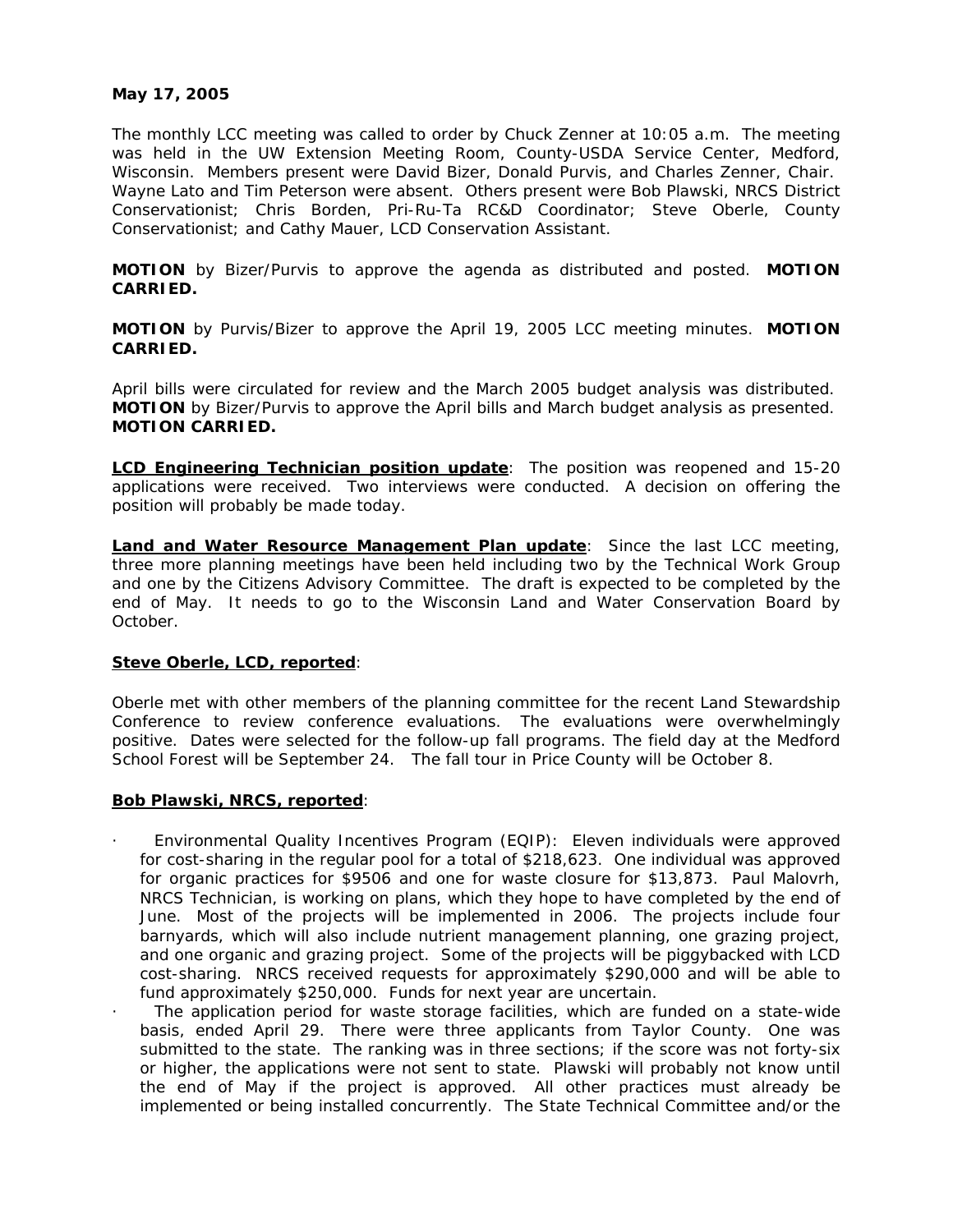Wisconsin NRCS Office are responsible for the decision to allocate waste storage facility funds on a statewide basis rather than making the funds available on a local basis.

- · One Wetland Reserve Program project, for Frank Jiran, is being worked on. Another has been approved, for Dan Hoffman, and will be surveyed soon.
- Several Conservation Reserve Enhancement Program (CREP) requests have been received. A mailing will be sent out to Town of Deer Creek residents, who may be eligible for grassland CREP.
- Plawski is making Highly Erodible Land (HEL) and wetland determinations.
- The Conservation Security Program (CSP) sign-up ends May 27. This was a reopening of the Lower Chippewa River CSP from last year. There has been one applicant. The program is rather complicated, both the application process and the follow-up administration process.

**Don Purvis, FSA, reported:** FSA is still processing disaster payments.

## **Chris Borden, Pri-Ru-Ta RC&D, reported**:

- Pri-Ru-Ta is trying to do things that land conservation departments do not do; they are also hoping to work more closely with the Northwest Land Conservation Association (NWLCA). Pri-Ru-Ta has applied for another grant to fund the grazing specialist position for another fifteen months, i.e. through 2006. Another round of grants is coming up that could fund the position through 2007.
- Three interns for community garden and other projects are being hired with funds being administered by Pri-Ru-Ta, including Ryan Beard, who will be working with the community gardens near the Northcentral Technical College building in Medford and also helping NRCS and the LCD with other soil conservation projects.
- · Pri-Ru-Ta helped the school district of Shell Lake write a Wisconsin Environmental Education Board (WEEB) grant to write a school forest plan. The school board had been thinking of selling the property, citing lack of use.
- The Pri-Ru-Ta RC&D Council may be changing some of its funding structure. Soil surveys will be coming out soon for the rest of the ten northwest counties. There needs to be a good way to get the surveys out to the public in a user-friendly format. There will be a soil survey celebration in Hayward on October 7, which would be an ideal time to promote the survey. Several products have been considered.
- · **Plawski**:Several choices of hard copies of the soil maps for Taylor County are available. These include single-sided, unfolded (scale of 1:12,000 with four sections on each map; sets of 100, 300, or none of a map); double-sided, collated, folded, and shrink-wrapped into county sets (also scale of 1:12,000); and manuscript versions, either three-hole punched or with a glue binding (50 maximum free; 12 to go to UW, etc. and 38 to the field office.) There is also a CD available. It differs from the recently distributed Soilview CD.

**Northern Wisconsin Drinking Water/Groundwater Testing Program**: Twenty-four samples were taken in Taylor County; eight had high levels of arsenic. Some samples were high in zinc, copper, and lead. One sample had a lead content of 2000 parts per million; the safe standard is fifteen. Letters were sent to all those participating. An additional grant of \$150,000 for the next three years has been applied for. Rusk County may drop out. Radionuclide testing may be added.

**Correspondence**: Letter from lawyer concerning locating swine farm in the county and the permits required; Pri-Ru-Ta agenda and minutes; email from Christine Ostern re RC&Ds; email re CREP.

**Future meetings/events**: **MOTION** by Bizer/Purvis to approve all meetings below. **MOTION CARRIED.**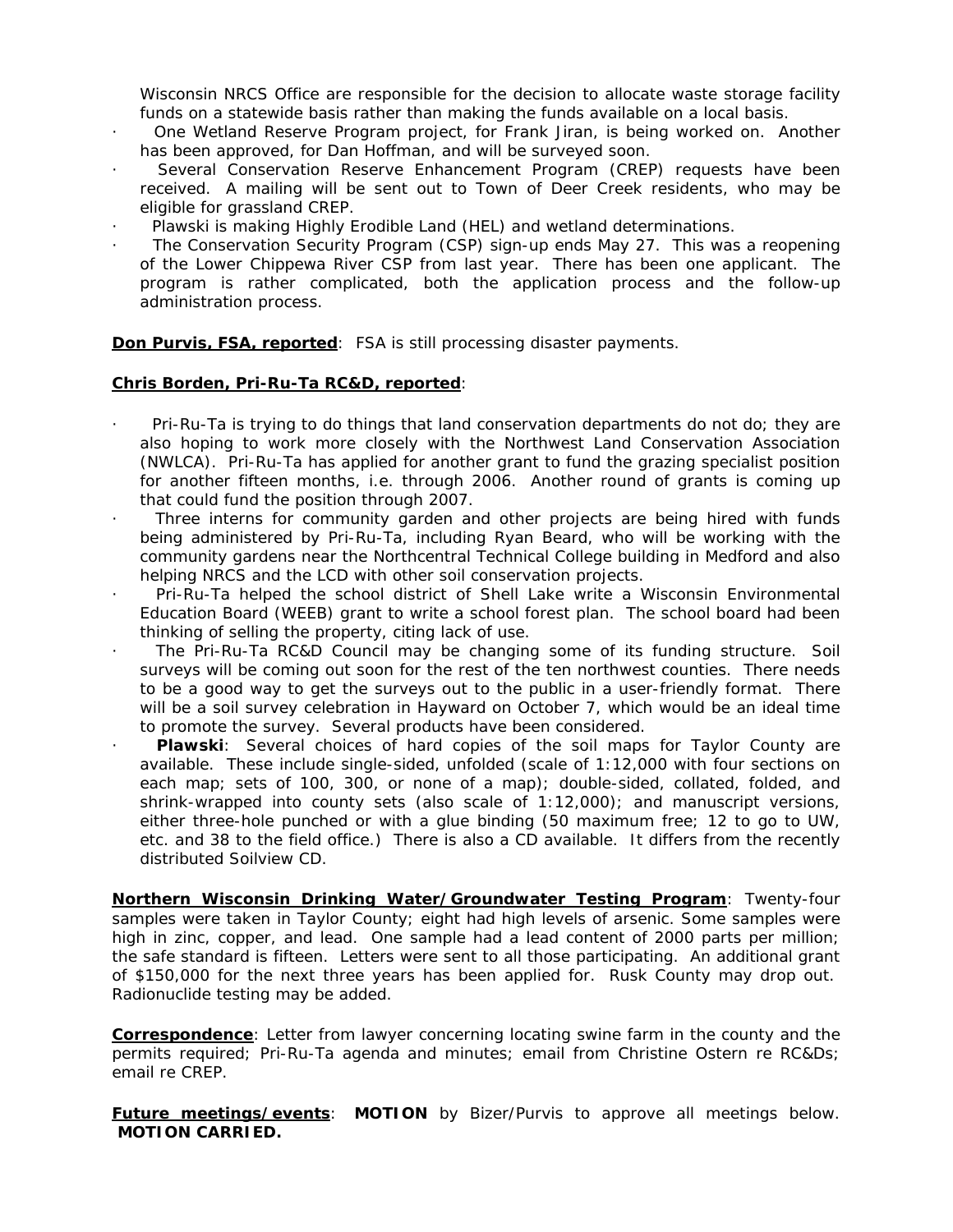| Forestry Invasives Training Program (Mauer) (Park Falls) June 15, 2005 |  |
|------------------------------------------------------------------------|--|
|                                                                        |  |

**MOTION** at 11:55 a.m. by Bizer/Purvis to move into closed session [per19.85(1)(c), Wis. Stats.] for Oberle evaluation. **MOTION CARRIED**.

**MOTION** at 12:20 p.m. by Purvis/Bizer to move into open session. **MOTION CARRIED**.

**MOTION** by Bizer/Purvis to adjourn the LCC meeting at 12:25 a.m. **MOTION CARRIED.**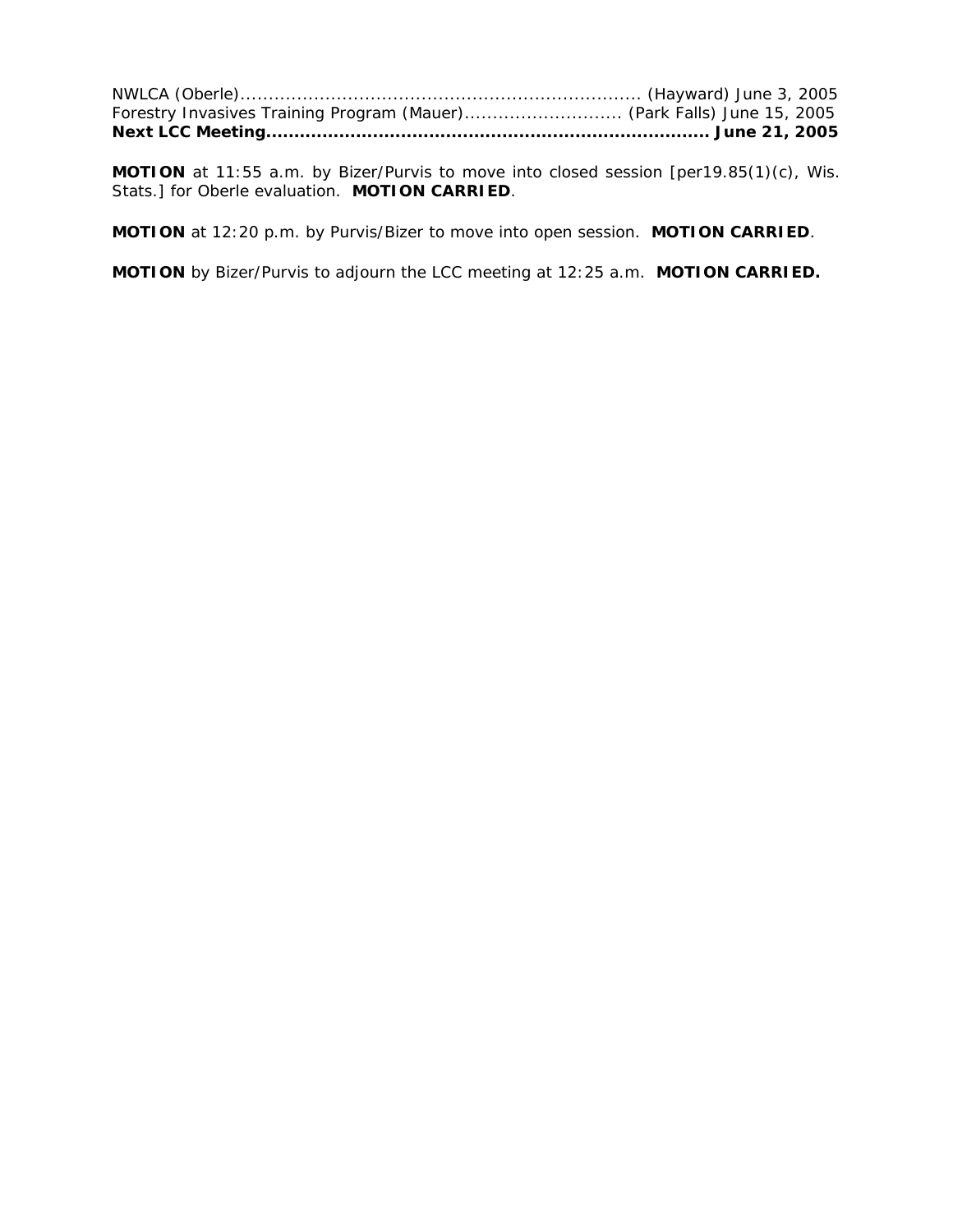# **April 26, 2005**

The monthly LCC meeting was called to order by Chuck Zenner at 10:05 a.m. The meeting was held in the UW Extension Meeting Room, County-USDA Service Center, Medford, Wisconsin. Members present were David Bizer, Donald Purvis, Wayne Lato, Tim Peterson, and Charles Zenner, Chair. Others present were Deb Esselmann, FSA County Executive Director (until 11:30 a.m.); Ed Zydzik, USDA-APHIS; Steve Oberle, County Conservationist; and Cathy Mauer, LCD Conservation Assistant.

**MOTION** by Lato/Peterson to approve the agenda as distributed and posted. **MOTION CARRIED.**

**MOTION** by Peterson/Bizer to approve the March LCC meeting minutes. **MOTION CARRIED.**

March bills were circulated for review. The February budget analysis was distributed. **MOTION** by Lato/Bizer to approve the March bills and February budget analysis as presented. **MOTION CARRIED.**

**LCD Engineering Technician Update**: The position was reposted after the three candidates to whom the job was offered declined to accept the position.

**Land & Water Plan survey/meeting update**: Two Technical Work Group and one Citizens Advisory Committee meetings have been held. The groups are in the process of working the survey results into the goals and objectives of the plan. Almost 2000 surveys were sent out to randomly selected landowners and about 175 were returned. Local officials and agency staff were surveyed separately. Overall the responses were similar to those from the survey that was done five years ago for the previous plan. The Citizens Advisory Committee also discussed land use planning and its relation to the LWP. The next Technical Work Group meetings will be held May 4 at 1:00 p.m. and May 12 at 9:00 a.m. The next Citizens Advisory Committee meeting will be May 11 at 7:00 p.m.

**Taylor County Farmland Preservation Program Soil and Water Conservation Standards**: Proposed standards had previously been submitted to the Wisconsin Land and Water Conservation Board, which revised and approved them. The next steps are to publish the standards and hold a public information meeting with the LCC (this will be scheduled for the June meeting); approval by the LCC (also at the June meeting); and approval by the County Board (at the July or August meeting).

# **Deb Esselmann, FSA, reported**:

- · An Animal Premises ID meeting is scheduled for April 27 at the Multipurpose Building on the Fairgrounds. The Animal Premises ID program is sponsored by a consortium of interested parties. Excluded animals include mink, rabbits, cats, and dogs. One rationale for not including mink is that it is thought that mink do not carry diseases that humans can get. Several ideas for publicizing the program have been proposed including through 4H (either a fair display or ahead of time and in Price County through phone contacts, internet, and mail. There will probably be a penalty, which is likely to range from \$2000 to \$5000, for not registering. It is likely that there will be a grace period following the November 1 deadline. Those who have not registered their premises will not be able to buy or sell animals.
- Disaster payments are being processed. A higher rate is paid to those who have crop insurance. Participants are required to buy crop insurance for the next two years. Some producers are receiving high payments and others are receiving little. There is an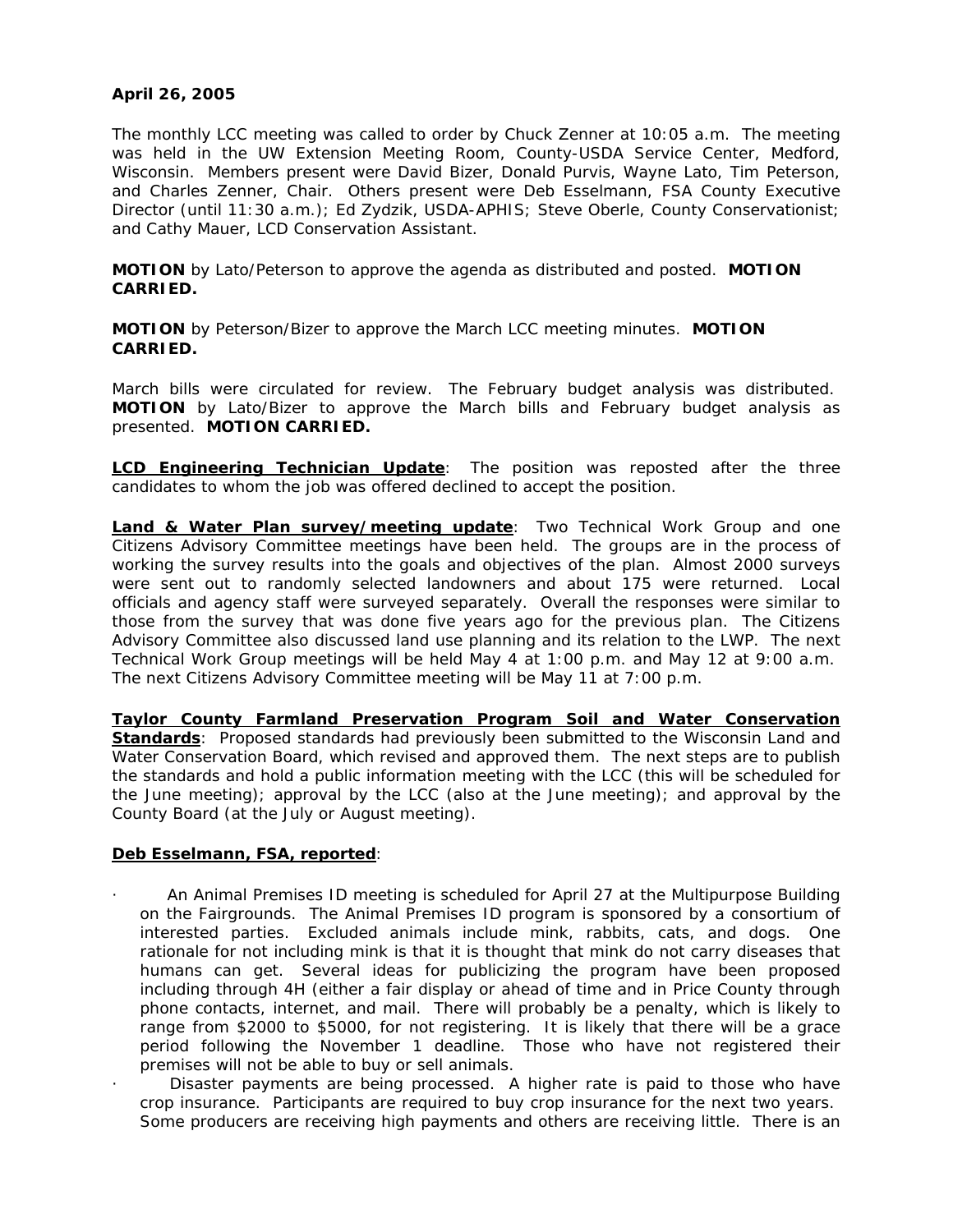\$80,000 cap. Zydzik said that some counties have requested field data for deer damage but APHIS will not be able to supply it.

- The DCP program rungs through June 1.
- · July 15 is the crop reporting deadline.
- The tract and field maps have been digitized and are back here waiting for CLU data. The maps with fields will eventually be available online.
- · Crop reporting and the Loan Deficiency Payment (LDP) program will be available online
- · EAuth (EAuthentication) is now available online. This enables customers to do business with FSA online. 105 people have signed up in Taylor County and just over 400 statewide.

# **Ed Zydzik, USDA-APHIS, reported**:

- Things have been pretty quiet so far this spring.
- Mike Brandner is adding additional acres. He will probably receive an additional twenty permits. He has received thirty so far.
- Wayne Mann has signed up and will get more permits.
- Darrin Kohls has also signed up but has received no permits because he is a new enrollee. Zydzik is putting up exclosures for comparison purposes. It is likely that Kohls will receive fifteen to twenty permits once damage is evident. There is heavy deer sign now.
- · Jim Tlusty saw wolf tracks on his property. Evidence of a kill will be necessary before trapping can start.
- Several people in the Gilman area are interested in enrolling
- Bear management issues have arisen on a statewide basis.

**Wisconsin Livestock Facility Siting Law update**: Dave Bizer attended a recent information meeting. Taylor County does not have a law regulating size of operations so the proposed law would not apply here. The county would need to adopt regulations. Bizer is not in favor of regulating these facilities, which would apply to operations that have from 500 animal units (350 milking cows) to 999 animal units. The federal government regulates operations that have 1000 or more animal units.

**Conservation plans**: A nutrient management plan for Ray Sackman was presented. **MOTION** by Peterson/Purvis to approve the plan as presented. **MOTION CARRIED**.

**Future meetings/events**: **MOTION** by Lato/Peterson to approve all meetings below. **MOTION CARRIED.**

| Taylor County Clean Sweep (Village of Stetsonville/Cleveland Township) May 14, 2005 |  |
|-------------------------------------------------------------------------------------|--|
| Cooperative Weed Management Workshop (Mauer) (Ashland) May 9, 2005                  |  |
|                                                                                     |  |
|                                                                                     |  |
| County Conservationist Meeting (Oberle) (Waupaca) April 28-29, 2005                 |  |
| WI Association of Lakes Conference (Mauer) (Green Bay) April 28-30, 2005            |  |
|                                                                                     |  |

**MOTION** by Peterson/Purvis to adjourn the LCC meeting at 11:45 a.m. **MOTION CARRIED.**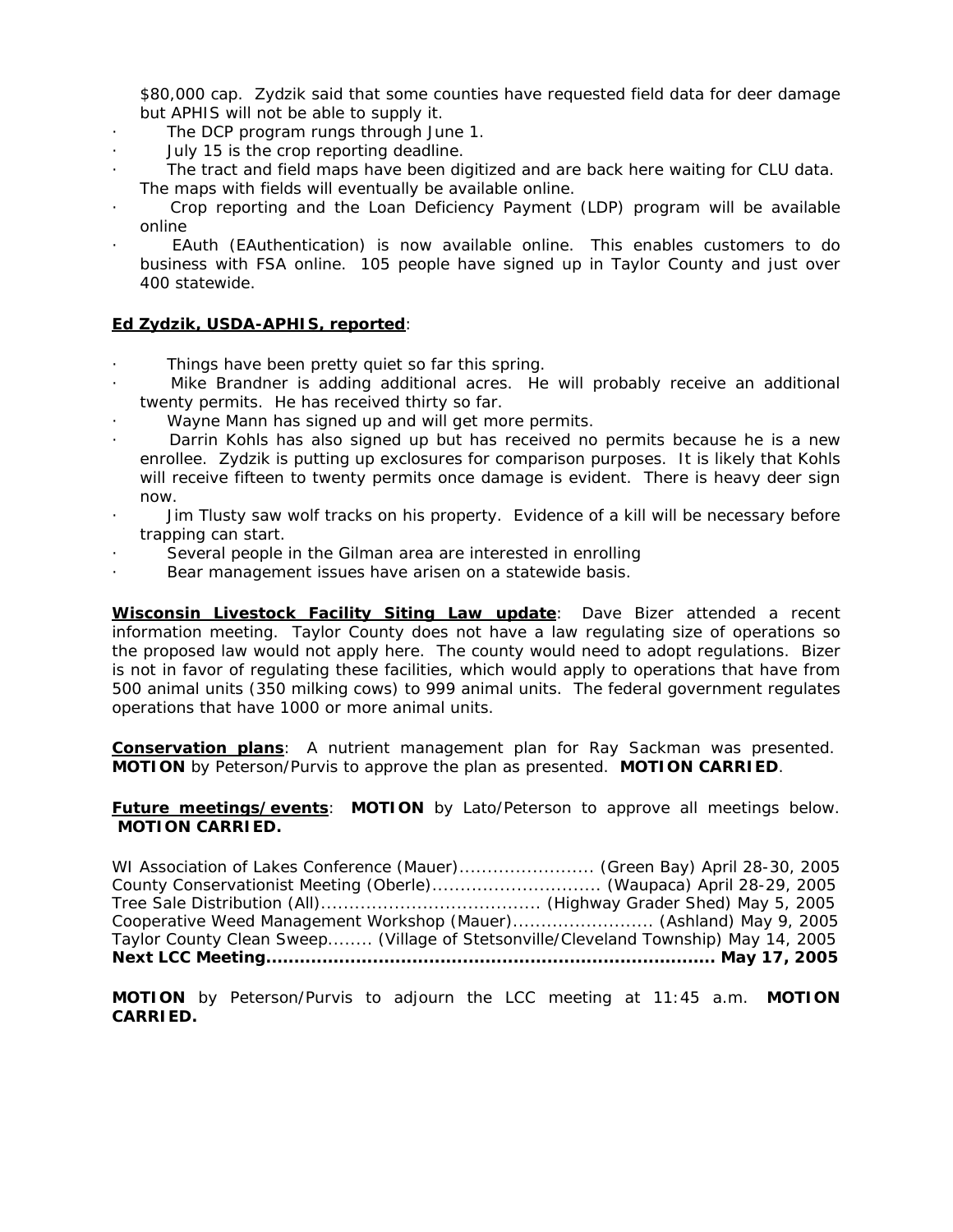## **March 15, 2005**

The monthly LCC meeting was called to order by Chuck Zenner at 10:05 a.m. The meeting was held in the UW Extension Meeting Room, County-USDA Service Center, Medford, Wisconsin. Members present were David Bizer, Donald Purvis, Wayne Lato, Tim Peterson (until 11:05 a.m.), and Charles Zenner, Chair. Others present were Bob Plawski, NRCS District Conservationist; Chris Borden, Pri-Ru-Ta RC&D Coordinator; Ed Zydzik, USDA-APHIS; Steve Oberle, County Conservationist; and Cathy Mauer, LCD Conservation Assistant.

**MOTION** by Peterson/Lato to approve the agenda as distributed and posted. **MOTION CARRIED.**

**MOTION** by Lato/Peterson to approve the February 15, 2005 LCC meeting minutes. **MOTION CARRIED.**

February bills were circulated for review. The January 2005 budget analysis was distributed with the agenda. **MOTION** by Lato/Peterson to approve the February bills and January budget analysis as presented. **MOTION CARRIED.**

**Northcentral Wisconsin Land Stewardship Conference**: Pri-Ru-Ta RC& D has awarded a \$500 grant for the conference and a \$600 grant for the follow-up field days that are being planned for fall. The conference will be held April 9 at the Rib Lake High School.

**LCD Engineering Technician**: Thirty applications were received. Four candidates have been interviewed and three more are scheduled.

### **Steve Oberle, LCD, reported**:

- The schedule for the Land and Water Resource Management Plan update has been revised.
- · A proposed update of Farmland Preservation Program standards was submitted to DATCP last year, and comments from DATCP have been received. Procedures for updating plans and a strategy for implementation are needed. The new standards must be published and a public meeting or hearing scheduled. The county board must also approve the new standards. **MOTION** by Bizer/Peterson to approve the DATCP amendment, procedures, and implementation strategy. **MOTION CARRIED**.
- The arsenic situation in the county has received news coverage on television and radio and in the newspapers. The LCD is working with the Taylor County Health Department, which receive a grant to address the problem. The LCD is distributing twenty-four sample collection bottles. The other four counties (Florence, Lincoln, Price, and Rusk) are distributing 100 bottles per county. These counties have not previously done as much arsenic testing as Taylor County. Testing will also include other metals in addition to arsenic.
	- · WLWCA has produced a new informational brochure.

### **Bob Plawski, NRCS, reported**:

· EQIP (Environmental Quality Incentives Program) – The application period ended March 4 with eighteen people applying. \$215,000 was available. There was one organic practice applicant with an estimate of \$9,506 (10% of the \$215,000 (\$21,500) had been set aside for organic practices) and one manure pit closure applicant with an estimate of \$13,873 (15% (\$32,250) had been set aside for pit closures). Unused funds from these two special pools were moved to the regular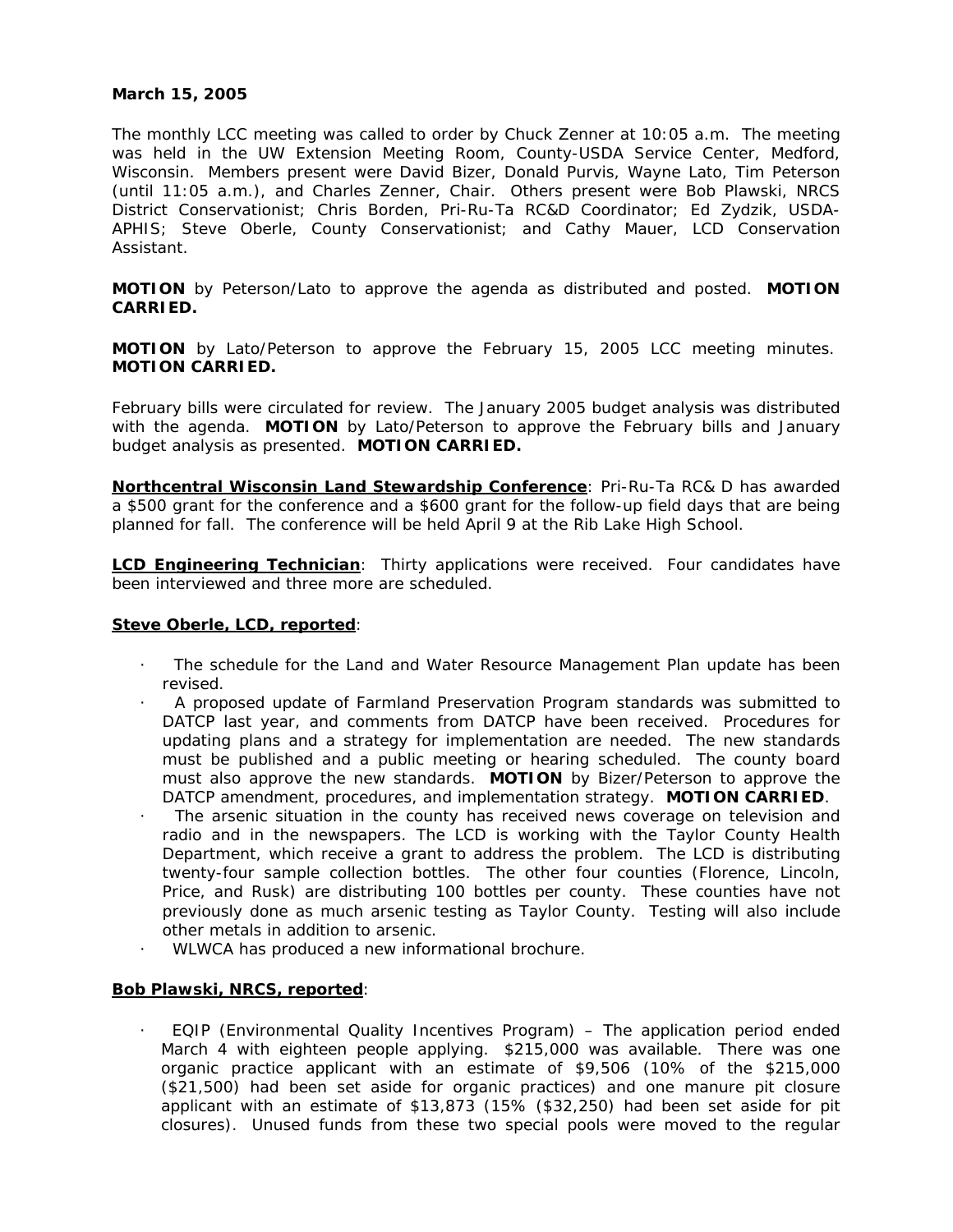pool, giving a total of \$191,621 available in the regular pool. There were sixteen applicants in the regular pool totaling \$266,673. The \$191,621 available allowed funding for eight of the sixteen applicants. Practices included four barnyards and trails and walkways. Plawski will request additional funds to cover the remaining eight applications.

Next year livestock producers will need to apply for Comprehensive Nutrient Management Plans (CNMP), which include feed management. This year \$1.1 million is available statewide for CNMP. This will cover ninety-four plans, of which Taylor County has been allotted two plans. CNMP includes an incentive payment of \$1000 per farmer to have a plan written. Implementation is not required. Letters notifying producers will be sent out next week. If storage is required, then they will need to meet other requirements, such as barnyards, first. There is a lack of certified plan writers.

## **Don Purvis, FSA, reported**:

The disaster program is moving forward. It covers the last two years. Participants must buy crop insurance.

## **Ed Zydzik, USDA-APHIS, reported**:

The funding situation for the wildlife damage program is not good. The governor's budget takes another \$1.5 million out of the program to pay for CWD (Chronic Wasting Disease) work. \$6.3 million had previously been taken from the wildlife damage program for CWD. If the license increase goes through, \$2.00 per regular license or \$4 per conservation patron license will go to the program. The projected additional \$1.1 million still leaves the program about \$400,000 short in the current budget on top of previous shortages. It is likely that damage payments will need to be pro-rated and that the deer donation program will be eliminated. The CWD control program is taking money and staff from other wildlife and natural resources programs.

### **Chris Borden, Pri-Ru-Ta RC&D, reported**:

A contract with DATCP that is effective through August 2006 has been completed for the grazing specialist position, now held by Adam Abel. An additional grant is being applied for. Borden thanked Taylor County for support of the grazing position.

A digital version of the Taylor County soil survey is available, but users will need training and/or a user-friendly manual.

**2005 Joint DATCP/DNR Nonpoint Source Grant Applicaton**: **MOTION** by Lato/Bizer to approve the application. **MOTION CARRIED**.

**Future meetings/events**: **MOTION** by Lato/Zenner to approve all meetings below. **MOTION CARRIED.**

| Northcentral Wisconsin Land Stewardship Conference (Rib Lake High School) April 9, 2005 |  |
|-----------------------------------------------------------------------------------------|--|
|                                                                                         |  |

**MOTION** by Lato/Bizer to adjourn the LCC meeting at 12:03 p.m. **MOTION CARRIED.**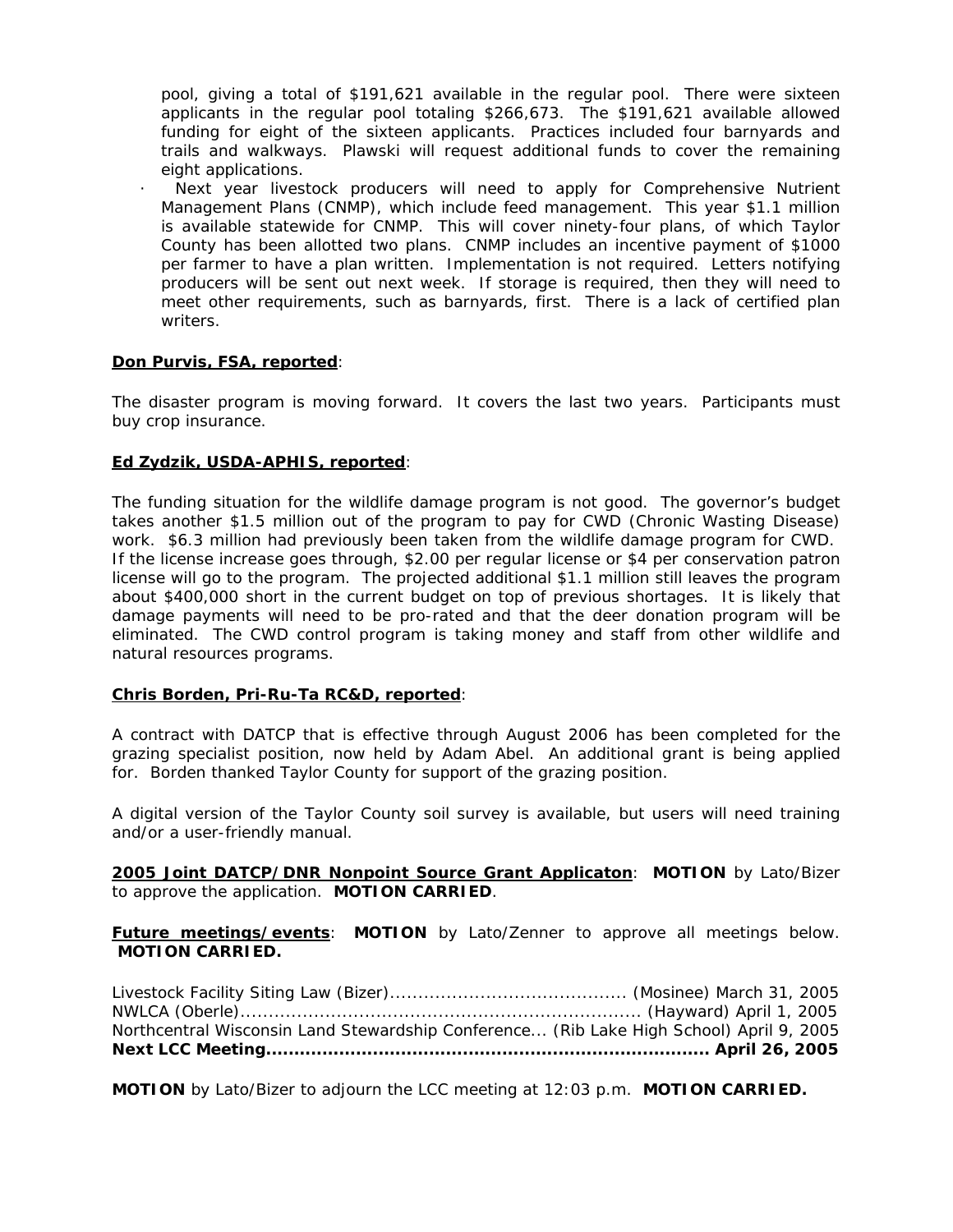# **February 15, 2005**

The monthly LCC meeting was called to order by Chuck Zenner at 9:58 a.m. The meeting was held in the UW Extension Meeting Room, County-USDA Service Center, Medford, Wisconsin. Members present were David Bizer, Donald Purvis, Wayne Lato (after 10:50 a.m.), Tim Peterson, and Charles Zenner, Chair. Others present were Deb Esselmann, FSA County Executive Director (until 11:40 a.m.); Bob Plawski, NRCS District Conservationist; Chris Borden, Pri-Ru-Ta RC&D Coordinator (after 10:30 a.m.); Ed Zydzik, USDA-APHIS (until 11:40 a.m.); Steve Oberle, County Conservationist; and Cathy Mauer, LCD Conservation Assistant.

**MOTION** by Peterson/Bizer to approve the agenda as distributed and posted. **MOTION CARRIED.**

**MOTION** by Peterson/Purvis to approve the January 18, 2005 LCC meeting minutes. **MOTION CARRIED.**

January bills were circulated for review. The December 2004 budget analysis was distributed with the agenda. **MOTION** by Peterson/Bizer to approve the January bills and December budget analysis as presented. **MOTION CARRIED.**

There was no old business.

## **Steve Oberle, LCD, reported**:

- · Oberle discussed the high projected costs for the LCD to obtain mailing information from the Real Property Lister's office. The department needs the data for distribution of surveys for the Land and Water Resource Management Plan and for sending information to prospective participants in various programs. The charge is \$0.50 per 25 kilobytes of data, with an estimate of \$400 to \$500 for full county coverage. The rationale for the charges is unknown. Zenner offered to discuss the situation with the Finance Committee and the Land Information Committee.
- Four people have signed up for the Nutrient Management Planning class in Medford, and six have signed up for the class in Phillips.
- The recent interagency meetings in Medford and Gilman were attended by a total of about twenty-five people. The meeting in Price County will be held March 10.
- · A reporting form was sent to participants in the Farmland Preservation Program. Follow-up will include updates of owner information and a review of conservation planning needs, including writing of new plans and revision of existing plans, as needed.
- The Statewide County Conservationists and Counties Association meetings were held January 20. The possibility of a joint legislative committee was discussed. The steering committees for agriculture and land use can include both county board members and department employees.

### **Bob Plawski, NRCS, reported**:

- NRCS is in the middle of the Environmental Quality Incentives Program (EQIP) sign-up period. So far there have been seven applications with four additional applications possible. So far the total proposed expenditure would be approximately \$90,000 out of the \$215,000 available.
- The state has received an additional \$1.1 million for the Comprehensive Nutrient Management Planning (CNMP) program, which will include both feed management and nutrient management. Feed management is a three-year practice with an emphasis on phosphorus content. The goal is to enroll ninety-four participants in the state. Taylor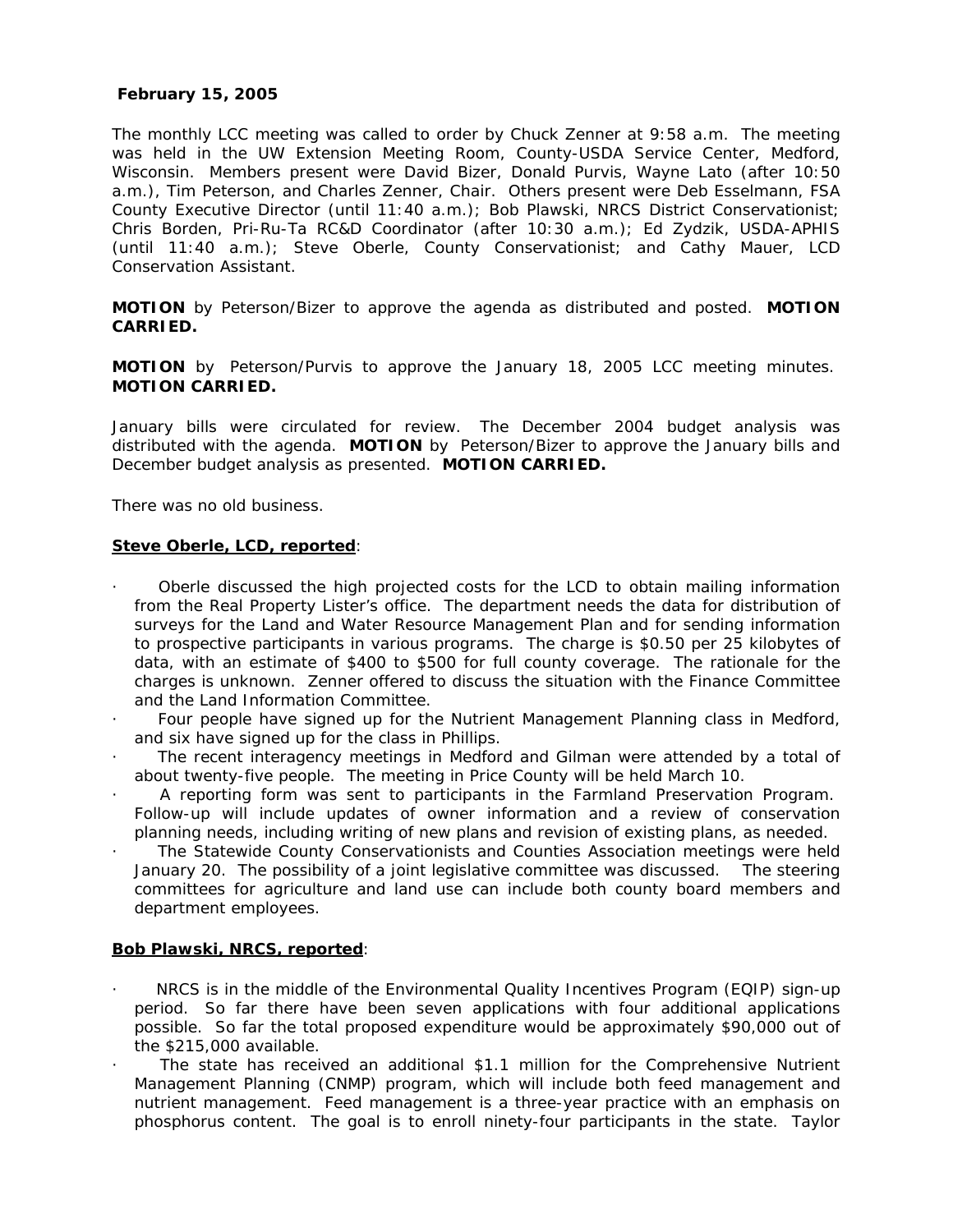County has been allotted two of these. \$1000 is given to the individual participant as an incentive payment. The consultant writing the plan can receive up to \$10,000. There are no strings attached; the landowner is not required to follow the plan.

- · There are several potential Wetland Reserve Program sites being considered.
- EQIP is being modified to add Technical Service Provider (TSP) costs for development of management plans.
- · A list of potential CREP participants in Deer Creek is being developed.
- Oberle noted that applications for county cost-share dollars totaled approximately \$425,000, far in excess of the \$89,500 available, and county applicants are being encouraged to sign up for EQIP.

# **Deb Esselmann, FSA, reported**:

- There is a current DCP sign-up.
- · Animal premises registration has started and is required by November 1. All livestock, except mink, are included. There is no minimum number of animals. Fairgrounds and rodeo grounds are included. If animals are not registered by November 1, there will be a grace period and then fines will be levied. Also, it will be illegal to transport or sell unregistered animals. There is a problem with getting the word out about the registration program. If a property is leased, the animal owner is required to do the registration. A Wisconsin Animal Registration Consortium has been formed. At this time, premises are required to be registered, but in the future it is likely that a registration requirement will be extended to individual animals or flocks.
- · FSA maps are supposed to be digitized this week. Common Land Units (CLU) will be on these maps. After digitizing, the photos will be available on the web, and additional layers, including soils, will be added. New photos will be flown this year.
- There is a goal of 449 acres for the CREP program in Taylor County; at this time only 223 acres are enrolled. Only property in the Town of Deer Creek is eligible for grasslands enrolment. Property in the Town of Taft is eligible for the riparian buffers program.

# **Ed Zydzik, USDA-APHIS, reported**:

- · Damage payments are as follows: Wayne Mann \$4702.99 (a variance to the shooting requirement was given due to the Manns experiencing a house fire), Dan Hoffman - \$5008.01, Mike Brandner - \$4500.89, Dan Faber - \$2012.75, Whitney Reinhart - \$2368.84. Tom Judnik received no payment because, according to records, he did not meet his shooting requirement and Zydzik has not been able to contact him. Shooting permits for 2005 have been sent out. The number of permits (shooting requirements) has been going up for those receiving over \$1000. The minimum number of permits being issued is ten. Participants have until September 30 to shoot eighty percent of their requirement. Many don't make their requirement and are then not eligible for payment.
- A recent judiciary ruling has temporarily suspended trapping or euthanizing of wolves. The ruling is in effect nationwide, except for Minnesota.
- Starling control efforts are going to be made at Mike Brandner's. There is a \$500 flat fee, payable only if the effort is successful.

### **Chris Borden, Pri-Ru-Ta RC&D, reported**:

- Borden summarized 2004 projects. Project costs totaled approximately \$100,000 and included support of two soil surveyors, a grazing specialist, and a project manager. Pri-Ru-Ta has approximately \$24,000 in the bank.
- President Bush's proposed federal budget includes program cuts that could have a severe negative impact on FSA, NRCS, and APHIS.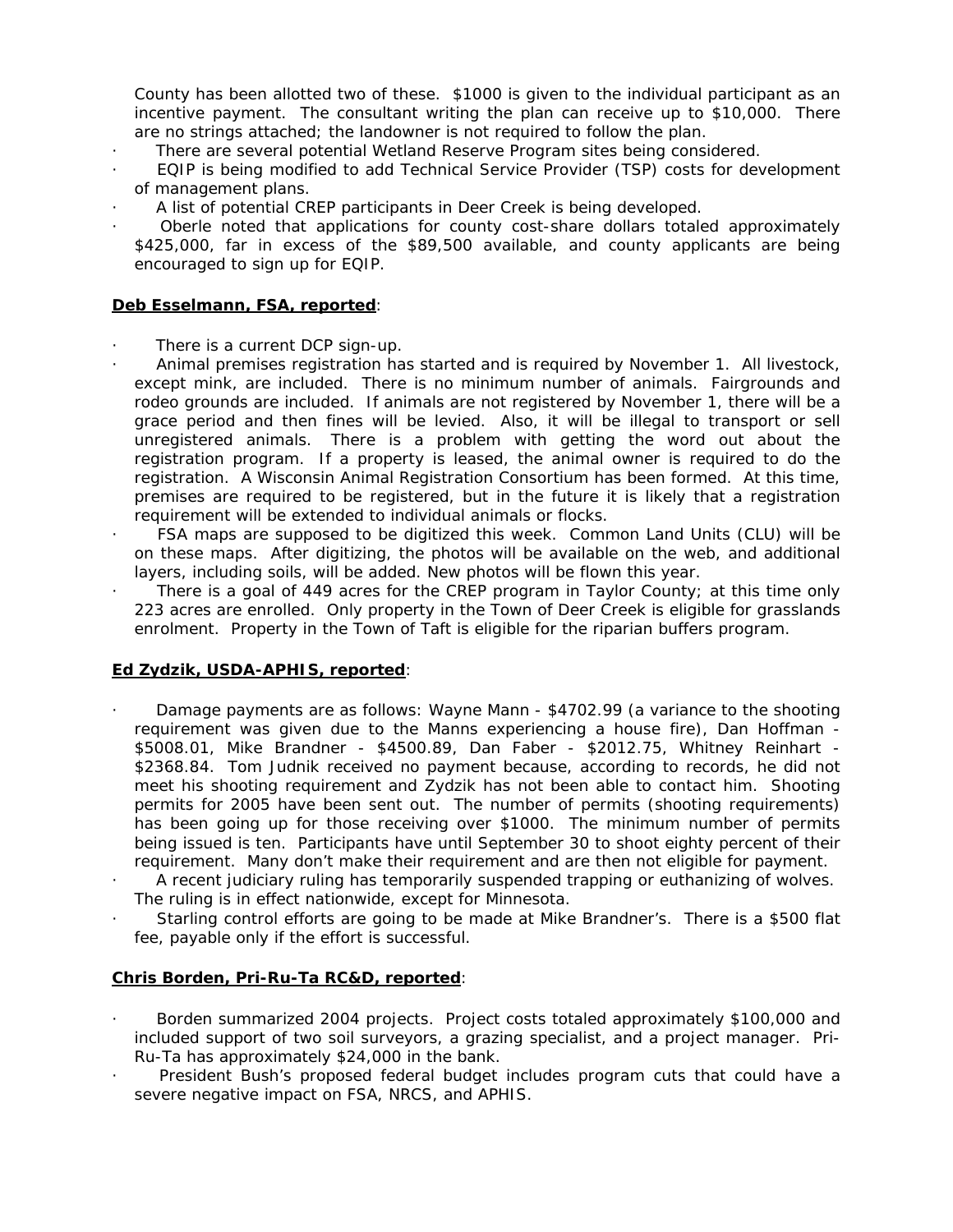**Animal Waste Permits**: Two current permits include one to Pam Motte for closing an unused pit and one to Pat Kilsdonk for building a new pit.

**Steve Oberle, NWLCA, reported:** NWLCA met on January 21. The next meeting will be held April 1 in Hayward. The annual WLWCA meeting will be held December 7-9 in Eau Claire.

**Engineering Technician position**: Seven applications have been received so far. March 4 is the cut-off date. **MOTION** by Lato/Peterson to approve filling the position. **MOTION CARRIED**.

**Land and Water Resource Management Plan**: The department is working with Cheryl Clemens of Dragonfly Consulting. The landowner survey is almost ready.

**Pri-Ru-Ta grant proposals**: Three grant proposals were presented. One was a preproposal to look at potential resources, both financial and technical, for regional groundwater and geological mapping covering the northwest ten counties in Wisconsin. The other two proposals were requests for \$1000 each for the Land Stewardship Conference planned for April and a follow-up field tour or tours planned for fall. **MOTION** by Lato/Peterson to approve submission of the proposals to Pri-Ru-Ta. **MOTION CARRIED** with Bizer voting against.

**Conservation plans**: Nutrient management plans for Pat Pernsteiner and John Goebel II were presented. **MOTION** by Peterson/Purvis to approve the plans as presented. **MOTION CARRIED**.

**Correspondence**: Conservation Lobby Day information; Working Agreement with other agencies; Minutes Wisconsin Land and Water Conservation Board; Pri-Ru-Ta RC&D agenda for February 25 meeting; announcement of Livestock Siting hearings.

**Future meetings/events**: **MOTION** by FORMTEXT Peterson/ FORMTEXT Lato to approve all meetings below. **MOTION CARRIED.**

2005 Conservation Lobby Day (Oberle)..................................(Madison) February 16, 2005

Pri-Ru-Ta RC&D (Oberle).................................................. (Siren, WI) February 25, 2005

**Next LCC Meeting.................................................................................**

**MOTION** by Bizer to adjourn the LCC meeting at 12:30 p.m. **MOTION CARRIED.**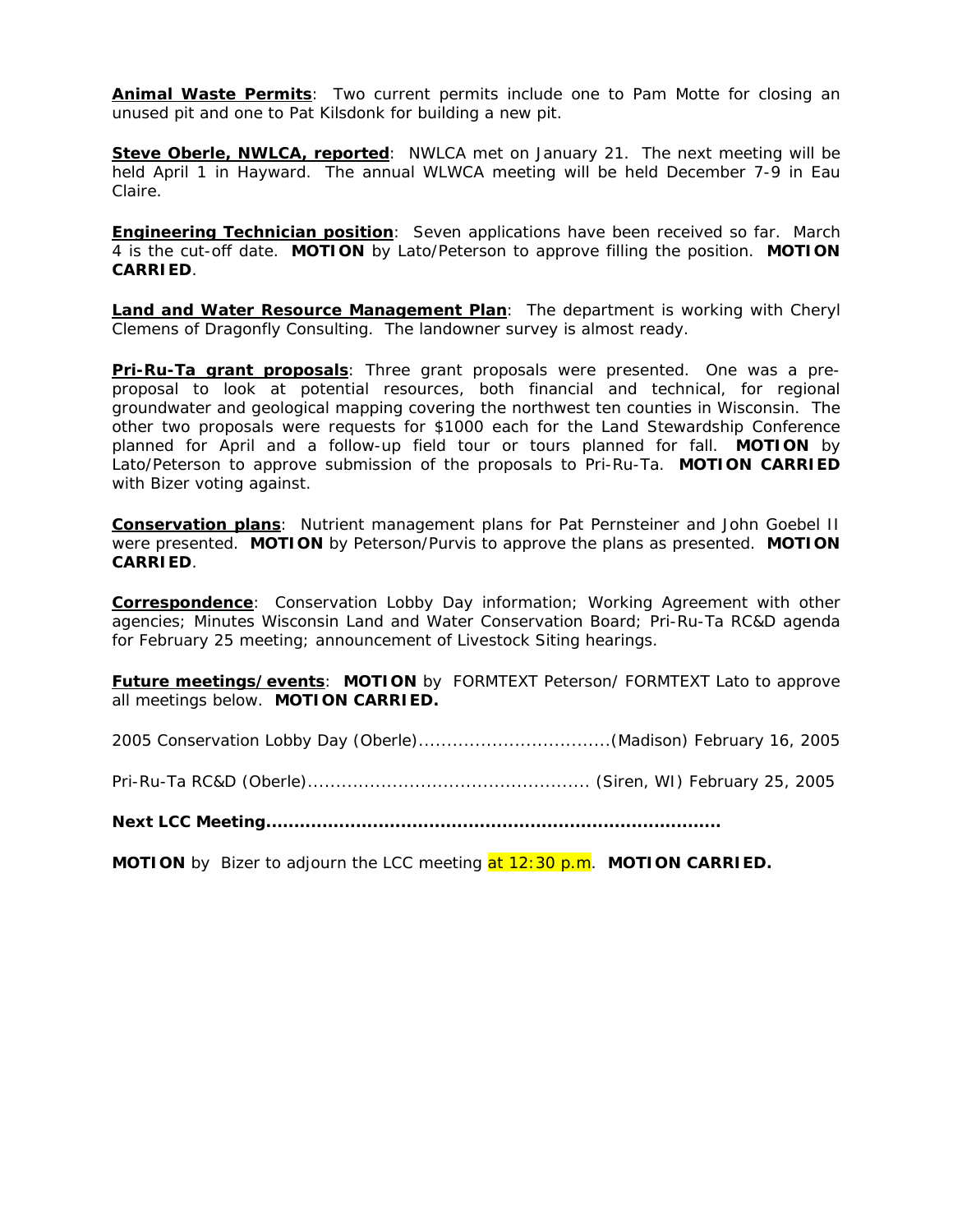# **January 18, 2005**

The monthly LCC meeting was called to order by Chuck Zenner at 10:00 a.m. The meeting was held in the UW Extension Meeting Room, County-USDA Service Center, Medford, Wisconsin. Members present were David Bizer, Donald Purvis, Wayne Lato, Tim Peterson, and Charles Zenner, Chair. Others present were Deb Esselmann, FSA County Executive Director (until 11:00 a.m.); Bob Plawski, NRCS District Conservationist; Chris Borden, Pri-Ru-Ta RC&D Coordinator; Steve Oberle, County Conservationist; and Cathy Mauer, LCD Conservation Assistant.

**MOTION** by Bizer/Lato to approve the agenda as amended to include notice of department vacancy and discussion of refilling the position. **MOTION CARRIED.**

**MOTION** by Lato/Peterson to approve the December 21, 2004 LCC meeting minutes. **MOTION CARRIED.**

December 2004 bills were circulated for review. The November budget analysis was distributed. **MOTION** by Lato/Peterson to approve the December bills and November budget analysis as presented. **MOTION CARRIED.**

**Taylor County Arsenic Grant update**: Oberle met in Phillips on January 10 with representatives from the Wisconsin State Lab of Hygiene and four other counties (Price, Rusk, Lincoln, and Langlade) to discuss a grant that will fund planning for a project to assess the degree of arsenic contamination of groundwater/drinking water. Other heavy metals and radioactivity, which are often found in deposits similar to those containing arsenic, may also by assessed. The four other counties will do approximately one hundred tests per county during the next month. The tests will be targeted, based on geologic indicators, to focus on locations that are likely to have arsenic. Taylor County already has baseline tests done through the annual Drinking Water Testing and Education Program. Patty Krug of the Taylor County Health Department will be writing a grant proposal for funds to implement the project. Approximately \$500,000 may be available. Activities during implementation may include biomonitoring for cancer and diabetes, which may be associated with arsenic, other heavy metals, or radioactivitly.

# **Steve Oberle, LCD, reported**:

- · Oberle submitted a reimbursement form for the LCD staffing grant to Zenner for his signature.
- · Oberle asked for committee input on staffing of office when regular staff are away, such as for the upcoming Wisconsin Association of Land Conservation Employees Conference. Esselmann offered to have LCD phone calls forwarded to the FSA office during the conference.
- · Animal Waste Ordinance Actions: Penny Fencl submitted an application for a manure pit closure.

# **Bob Plawski, NRCS, reported**:

- · NRCS is taking sign-ups for the Environmental Quality Incentives Program (EQIP) through March 4. So far, one person has signed up, and another is coming in. Plawski is getting phone calls requesting information about the program.
- · NRCS now has an operating budget. However, it doesn't look good for hiring of additional staff.
- NRCS is again promoting the Wetlands Reserve Program. One project is in the works, and another is possible. They have also been asked to promote the Conservation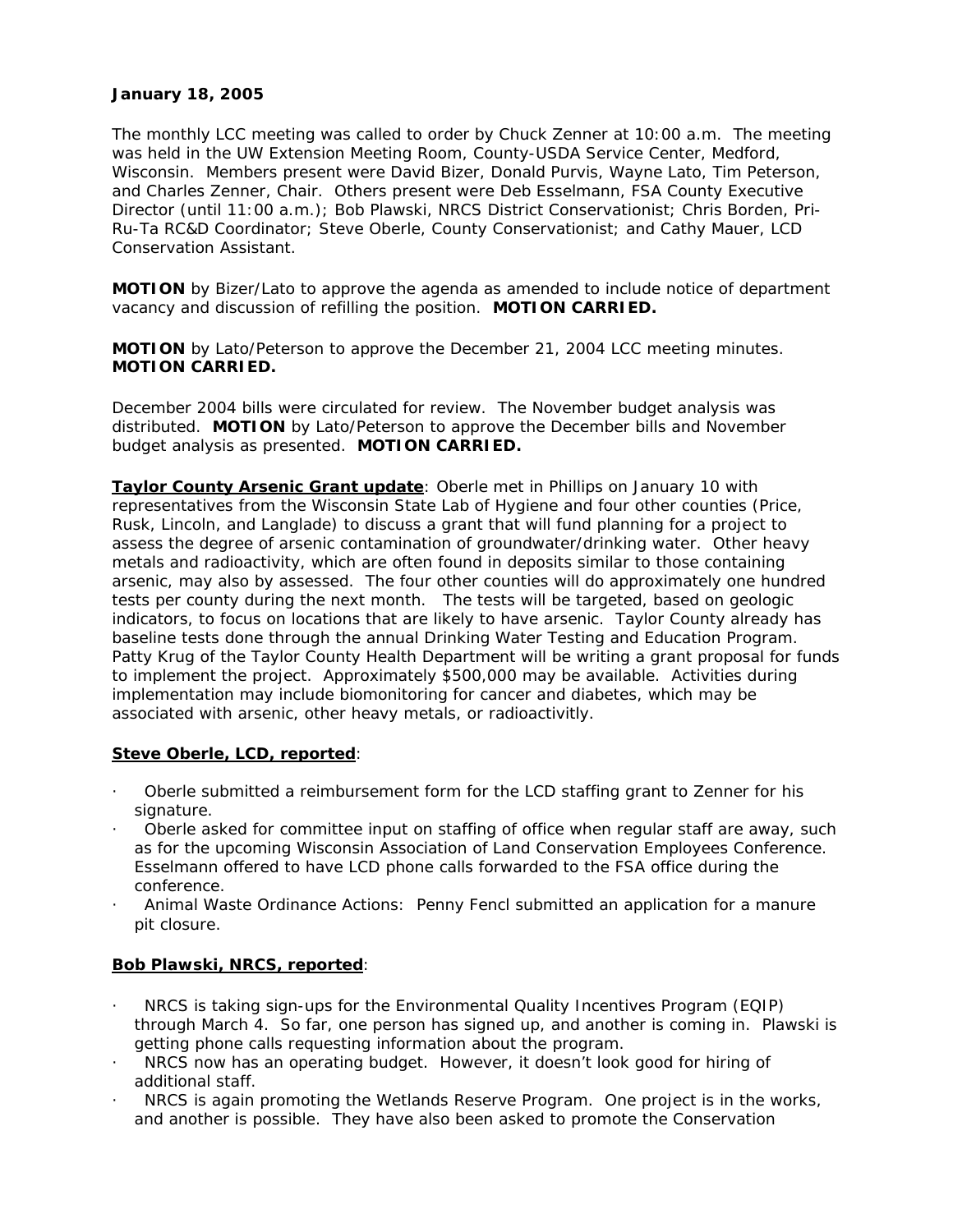Reserve Enhancement Program (CREP), which is available in only a few towns in Taylor County.

- · By the end of February, Plawski expects to have the Highly Erodible Land (HEL) and wetland determinations completed for the common land use (CLU) photos. The photos should be out by April 2006.
- · It is unlikely that funds designated for manure storage will be available at the county level; allocation will continue to be done at the state level. There is a federal mandate for waste storage. There have been proposals to allow counties to use their regular EQIP funds for waste storage; this is now prohibited. A resolution to allow such county funding was presented and supported at the 2004 WLWCA conference.

# **Deb Esselmann, FSA, reported**:

- · A new fact sheet and Powerpoint presentation are available to promote the CREP program.
- · The Disaster Program may be available by late March. All crops from 2003 and 2004 will be eligible for possible payment.
- · Many of the FSA filings and authorizations are or will be available on-line. This includes the DCP (Direct and Counter-cyclical Payments) Program, for which twenty-eight people had signed up as of last week. The sign-up is running slower than in some previous years.
- The Area Interagency meetings have been scheduled for January 31 in Gilman and February 8 in Medford; both meetings begin at 1:00 p.m. The meeting in Phillips is scheduled for March 10 at 1:30 p.m.

# **Chris Borden, Pri-Ru-Ta RC&D, reported**:

- Borden is working on agreements to maintain the Grazing Specialist position, now filled by Adam Abel.
- · Technical and financial assistance may be available for the Rural Landowners Conference.
- Technical assistance from LCDs may be available for various projects.
- The next meeting is in Siren at 10:00 a.m. on February 25. Small grant requests will be presented to the council. The schedule for the next year has been published.
- Abel is working with approximately thirty-eight producers; he covers a large area, ranging from Sawyer County in the north to Clark County in the south. A winter meeting of area graziers has been scheduled. Many producers need better records and better business planning; Pri-Ru-Ta may be able to provide assistance with that.

**Engineering Technician Position**: Quentin Smith, LCD Engineering Technician, is leaving the department in February for a position in Alaska with the US Forest Service. Committee consensus was to start advertising the position immediately.

**Rural Landowners Conference**: The Taylor and Price County LCD and UW-Extension staff are jointly planning a conference to be held April 9 at the Rib Lake High School. The target audience will be landowners of rural property in the two counties. Topics for breakout sessions will include forestry, wildlife, water, and legal issues.

**Nutrient Management Planning Classes** are scheduled for February and March. The registration deadline is January 27. The fee is \$40 for the basic class and \$80 for the advanced class, which will be computer-based using SNAP. The latter will be taught through the Northcentral Technical College.

**Land and Water Resource Management Plan (LWRMP)**: LCD is contracting with Cheryl Clemens of Dragonfly Consulting to revise the LWRMP. An initial work group meeting